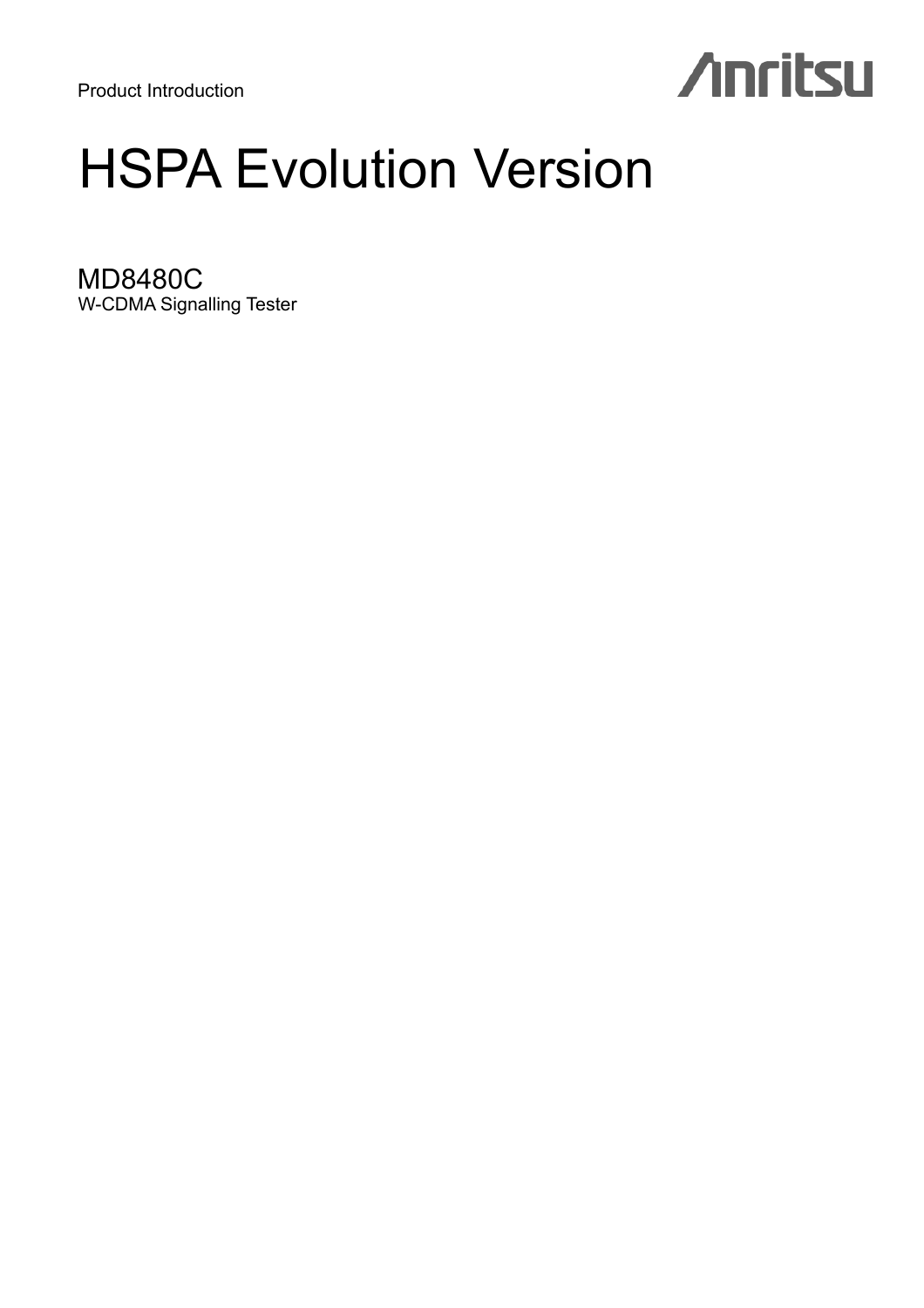# **MD8480C W-CDMA Signalling Tester Product Introduction (HSPA Evolution Version)**

**Ver. 9.00**

## **Anritsu Corporation**



Slide 1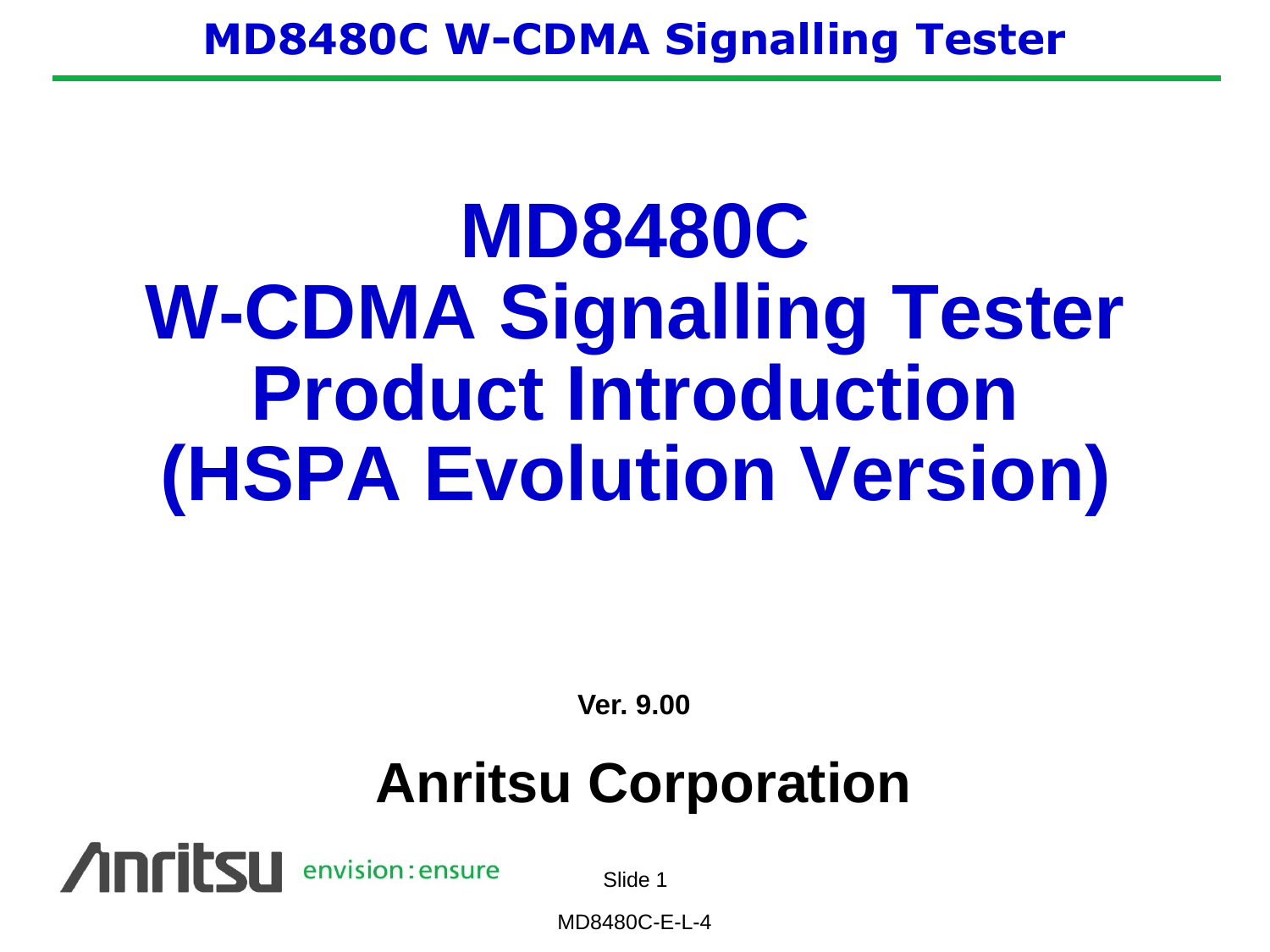## **Contents**

- **What is HSPA Evolution?**
- **Benefits of HSPA Evolution**
- **HSPA Evolution Function Overview**
- **Product Lineup**
- **Product Configuration**
- **Option Configuration**
- **Features**
- **Roadmap**

Slide 2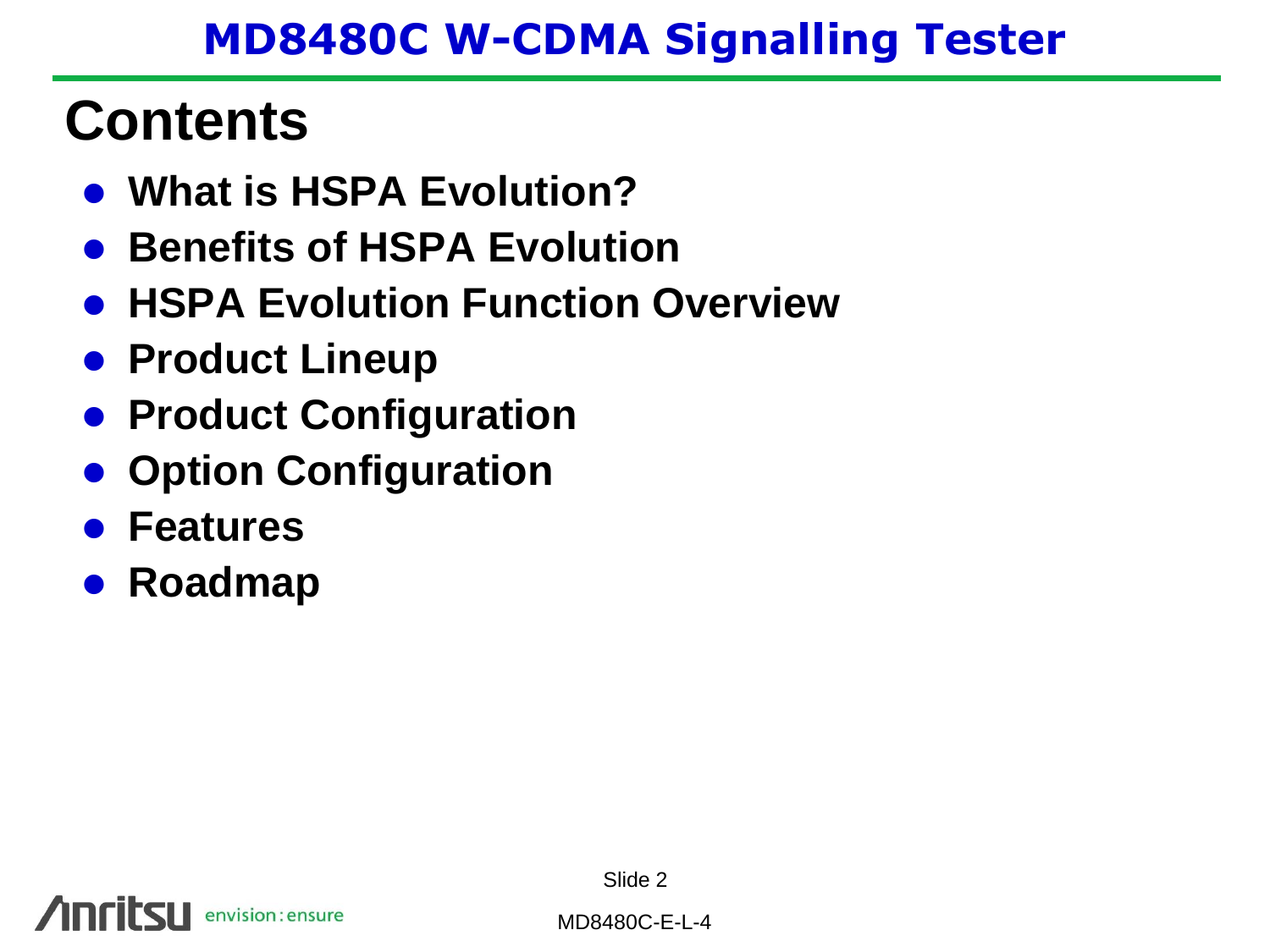## **What is HSPA Evolution?**

- **HSPA Evolution: High Speed Packet Access Evolution**
	- **New functionality added by 3GPP Release 7**
	- **Max. DL speed of 28 Mbps and UL speed of 11 Mbps due to HSPA technology upgrade(Service roll-out from 2009)**
	- **Also called HSPA+ or eHSPA**
	- **New enhancements DC-HSDPA/ DC-HSUPA in Release 8, 9**

Slide 3

◆ Further extensions in Release 10; **Max. DL speed of 63 Mbps by MC-HSDPA(3C) Max. UL speed of 23 Mbps by DC-HSUPA**



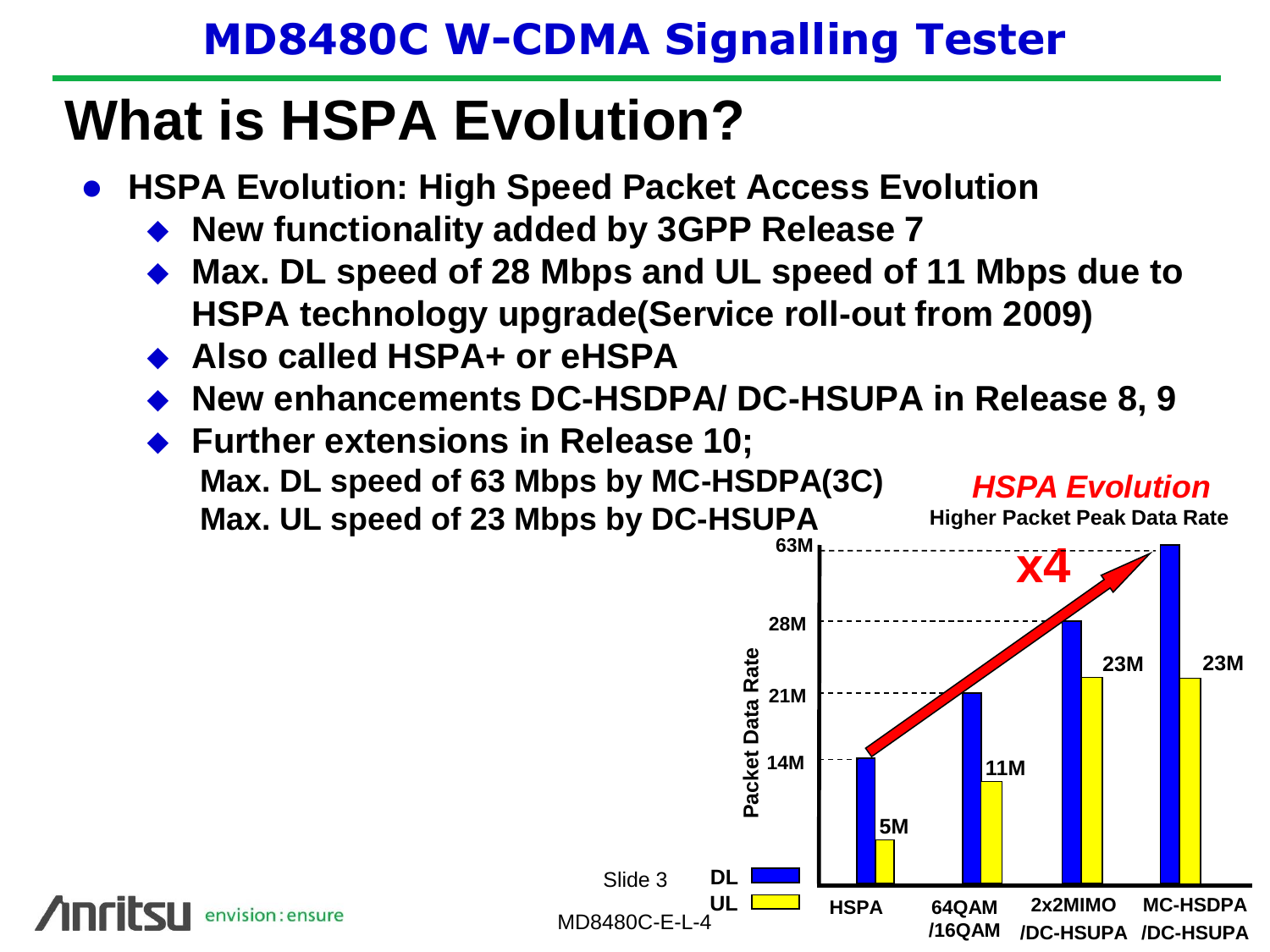## **Benefits of HSPA Evolution**

- **More high-speed data services and increased efficiency**
	- ◆ High-speed packet access
	- ◆ Reduced user plane latency
	- **Increased cell capacity**
	- ◆ Increased UE battery life

| ပ္ယ    |                             | Key Benefits   Increased peak   Reduced user |                           | Increased cell            | <b>Increased UE</b>       |
|--------|-----------------------------|----------------------------------------------|---------------------------|---------------------------|---------------------------|
|        |                             | data rate                                    | plan latency              | capacity                  | battery life              |
| Featur | <b>CPC</b>                  |                                              | $\boldsymbol{\mathsf{x}}$ | $\times$                  | $\boldsymbol{\times}$     |
|        | <b>Enhanced Cell FACH</b>   | $\boldsymbol{\times}$                        | $\boldsymbol{\mathsf{x}}$ |                           |                           |
| 0      | L2 improvement              | $\boldsymbol{\times}$                        |                           | $\boldsymbol{\mathsf{x}}$ |                           |
| Rel-1  | HOM(64QAM/16QAM)            | $\boldsymbol{\times}$                        |                           |                           |                           |
|        | 2x2 MIMO                    | $\boldsymbol{\times}$                        |                           |                           |                           |
|        | CS Voice over HSPA          |                                              |                           | $\boldsymbol{\mathsf{x}}$ | $\boldsymbol{\mathsf{x}}$ |
| Rel-9  | <b>E-UL for Cell FACH</b>   | $\boldsymbol{\times}$                        | $\boldsymbol{\times}$     |                           |                           |
|        | Improved L2 for UL          | $\boldsymbol{\mathsf{x}}$                    |                           | $\boldsymbol{\mathsf{x}}$ |                           |
|        | <b>HS-DSCH Serving Cell</b> | $\boldsymbol{\mathsf{x}}$                    |                           | $\boldsymbol{\mathsf{x}}$ |                           |
| Rel-8, | Change Enhancemnet          |                                              |                           |                           |                           |
|        | Dual Cell HSDPA             | $\boldsymbol{\mathsf{x}}$                    |                           |                           |                           |
|        | 64QAM and MIMO              | $\boldsymbol{\mathsf{x}}$                    |                           |                           |                           |
| Rel-7, | DB-DC-HSDPA                 | ×                                            |                           |                           |                           |
|        | <b>DC-HSUPA</b>             | $\boldsymbol{\times}$                        |                           |                           |                           |
|        | MC-HSDPA                    | $\boldsymbol{\times}$                        |                           |                           |                           |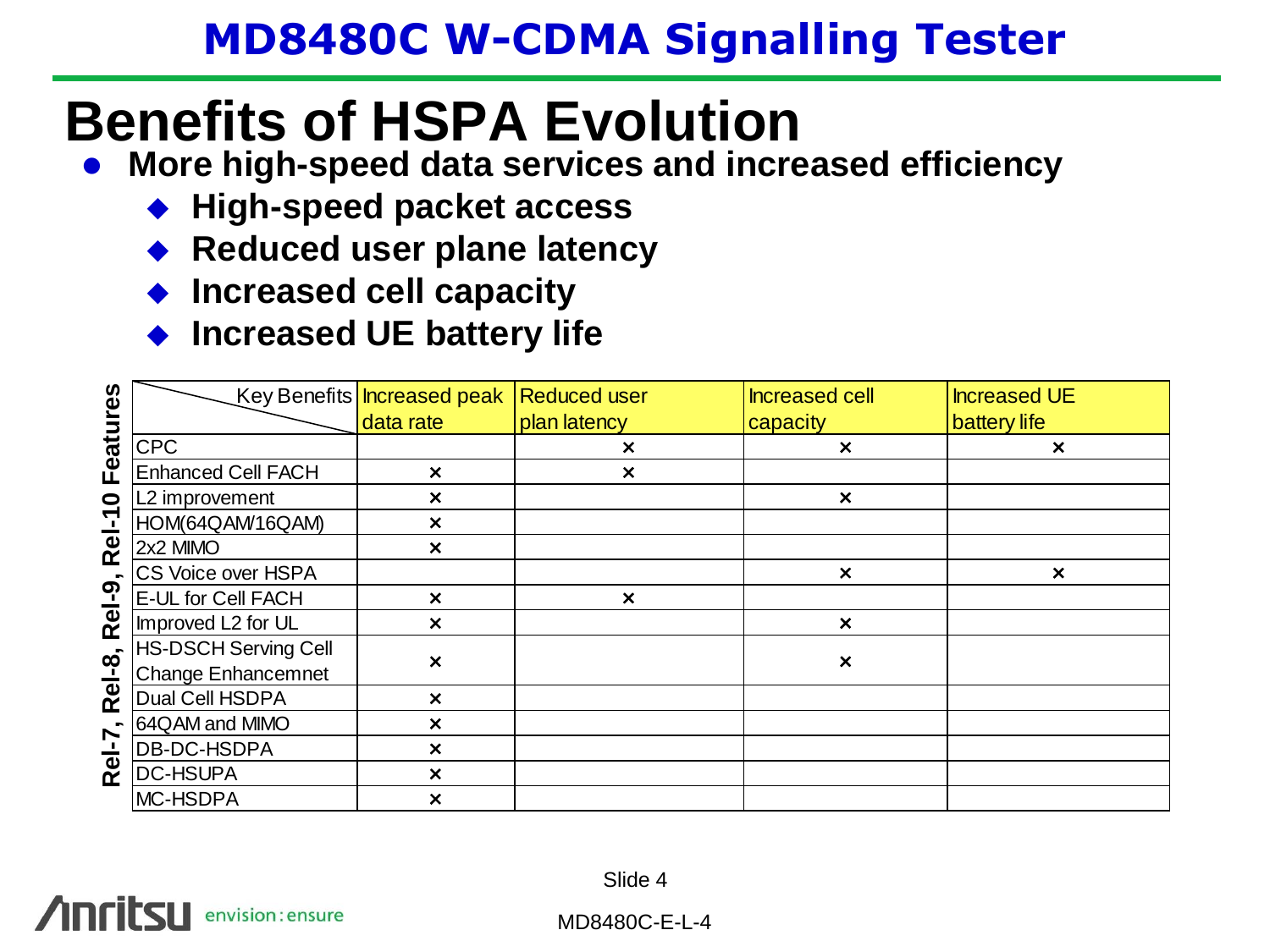## **HSPA Evolution Function Overview (1/10)**

- **CPC (Continuous Packet Connectivity, Rel-7)** 
	- **UL DTX**
		- **Burst transfer of uplink DPCCH signal to reduce uplink overhead**
	- **DL DRX**

envision: ensure

 **Transfer of downlink signals (HS-SCCH, HS-PDSCH) at specified timing to reduce UE power consumption**

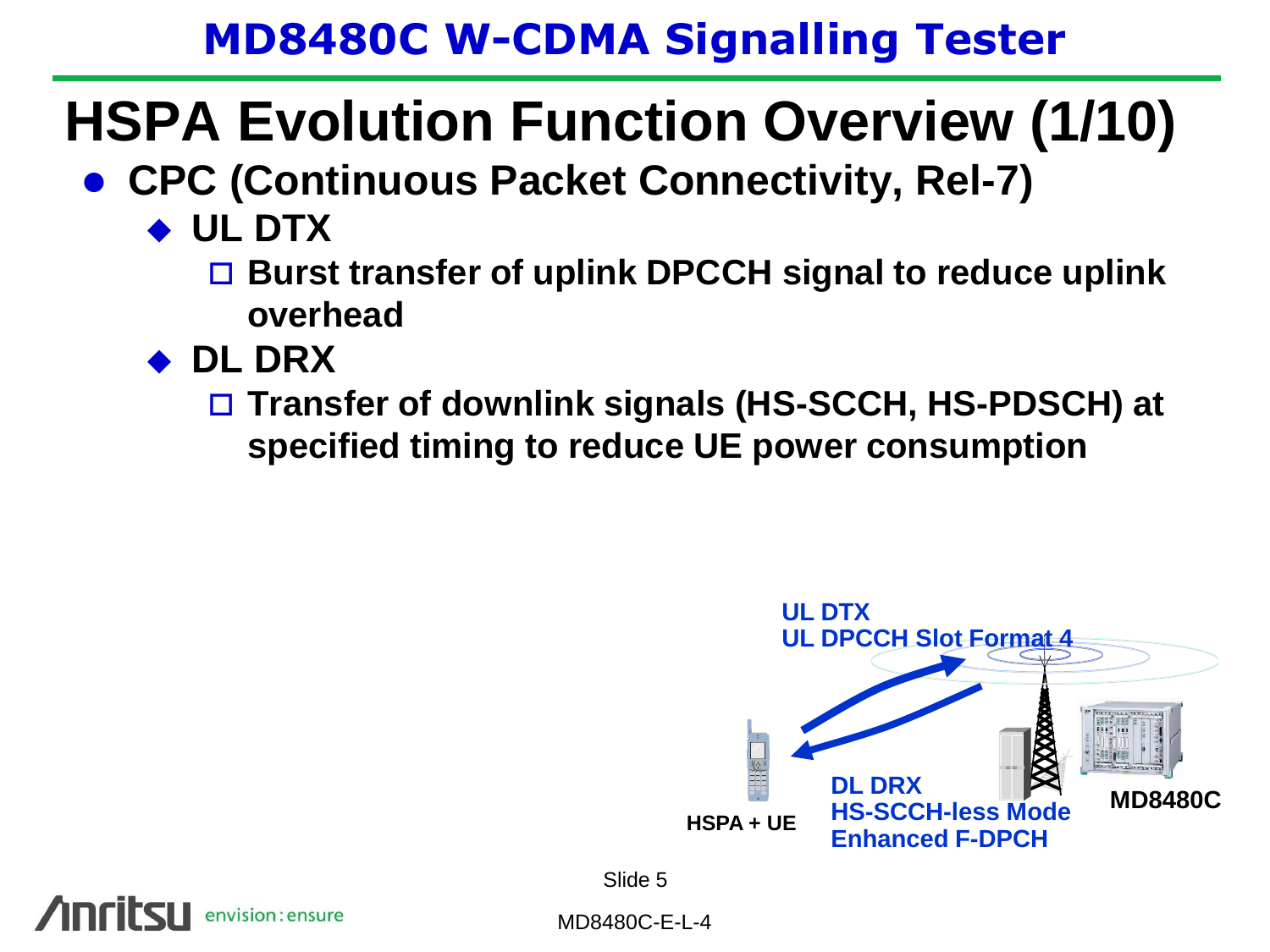## **HSPA Evolution Function Overview (2/10)**

- **CPC (Continuous Packet Connectivity, Rel-7)**
	- **HS-SCCH-less Mode**
		- **Enables BTS to void HS-SCCH at first transmission when Transport Block Size (TBS) selected for HS-PDSCH sending matches one of specified HS-SCCHless TBS to reduce downlink overhead**
	- **Enhanced F-DPCH**

envision: ensure

- **Adds new F-DPCH slot format**
- **UL DPCCH Slot Format 4**

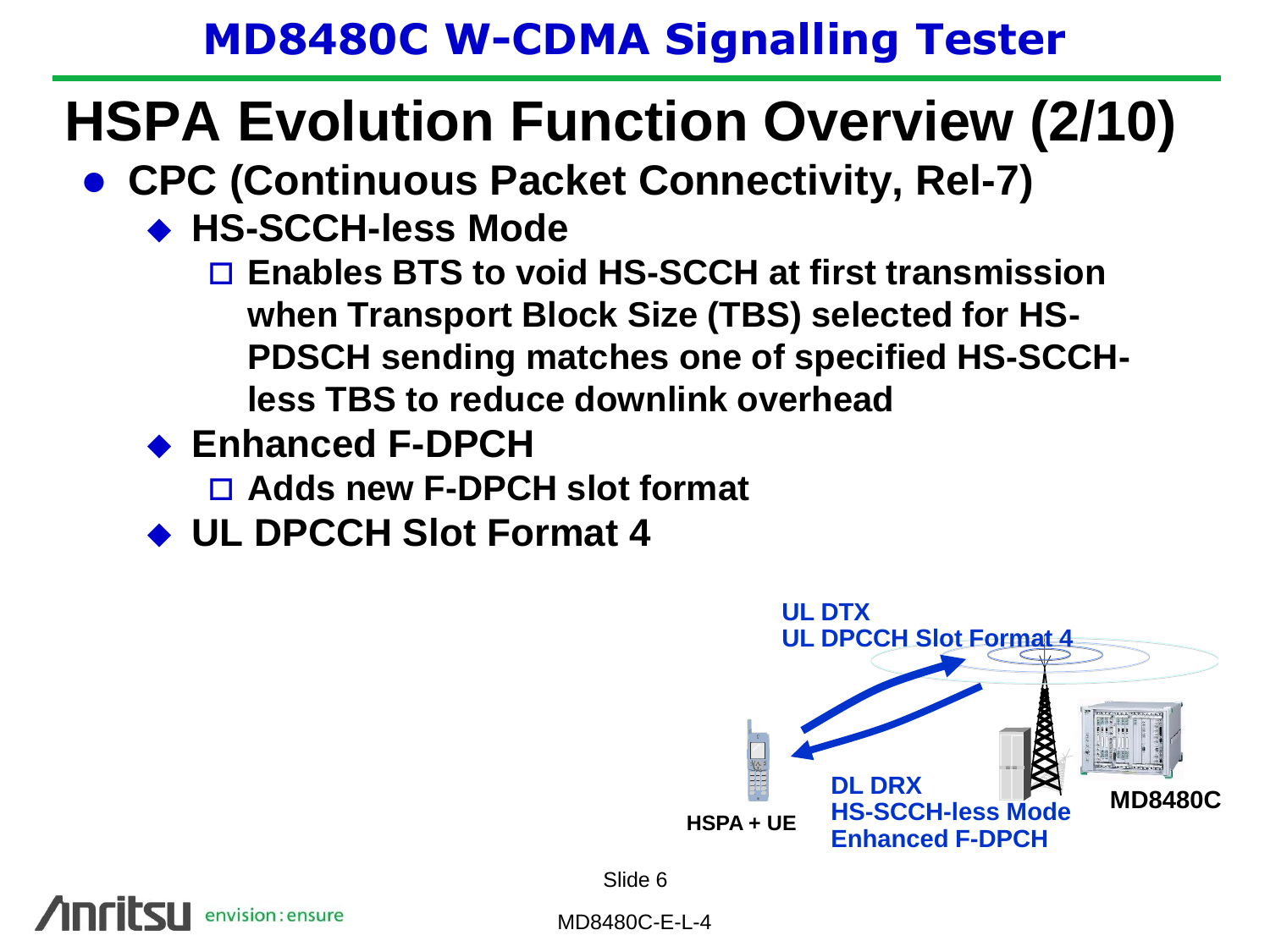## **HSPA Evolution Function Overview (3/10)**

- MAC-ehs (Rel-7)
	- ◆ Enhanced MAC-hs function supporting new Tx power **control and modulation scheme selection**
- **Enhanced Cell FACH (Rel-7)**
	- ◆ Function for using HS-DSCH at CELL\_DCH as well as at **CELL\_FACH, CELL\_PCH, and URA\_PCH**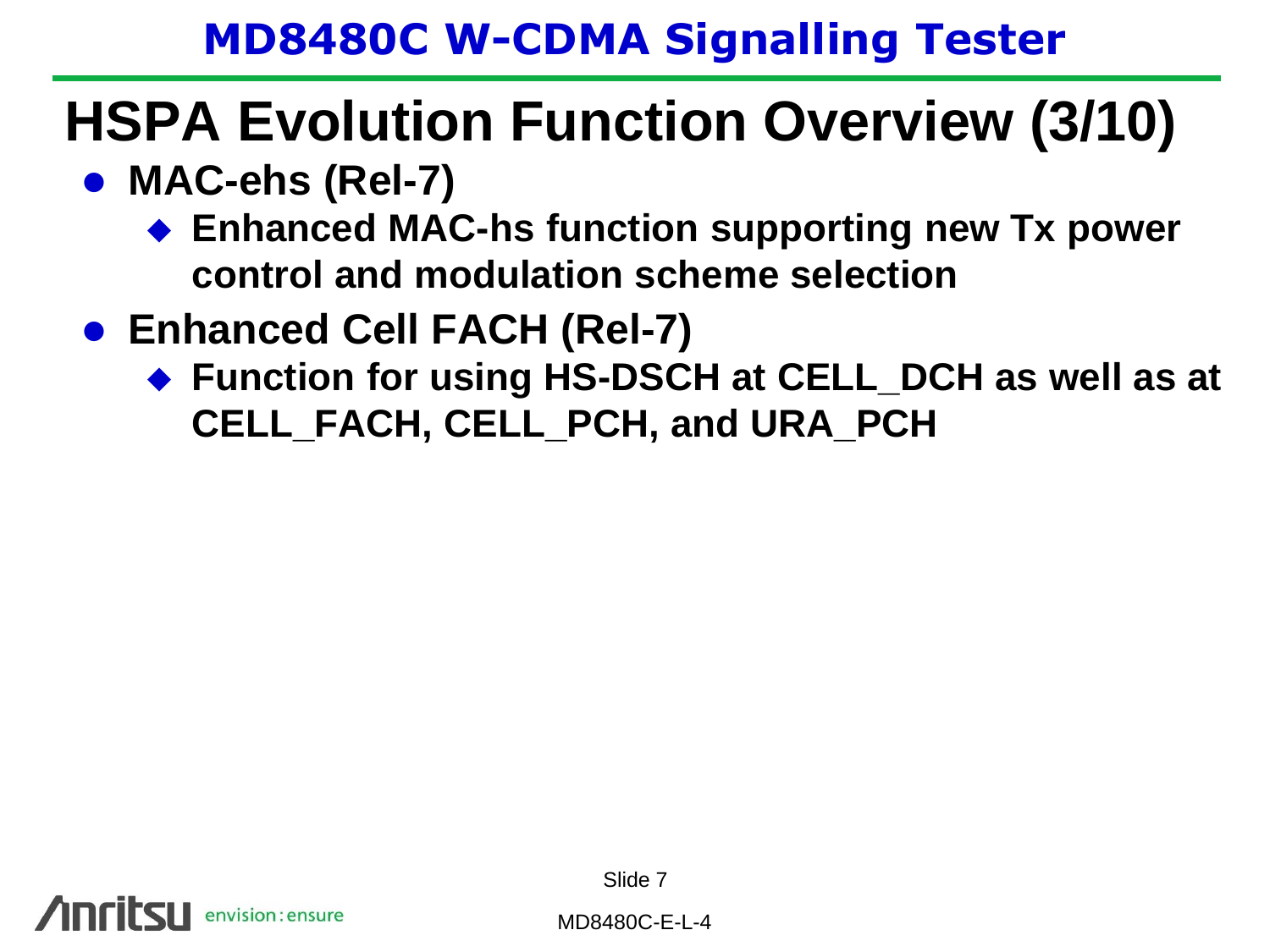## **HSPA Evolution Function Overview (4/10)**

- **Higher-Order Modulation (Rel-7)** 
	- ◆ Supports new modulation DL 64QAM and UL 16QAM **schemes**



Slide 8

envision: ensure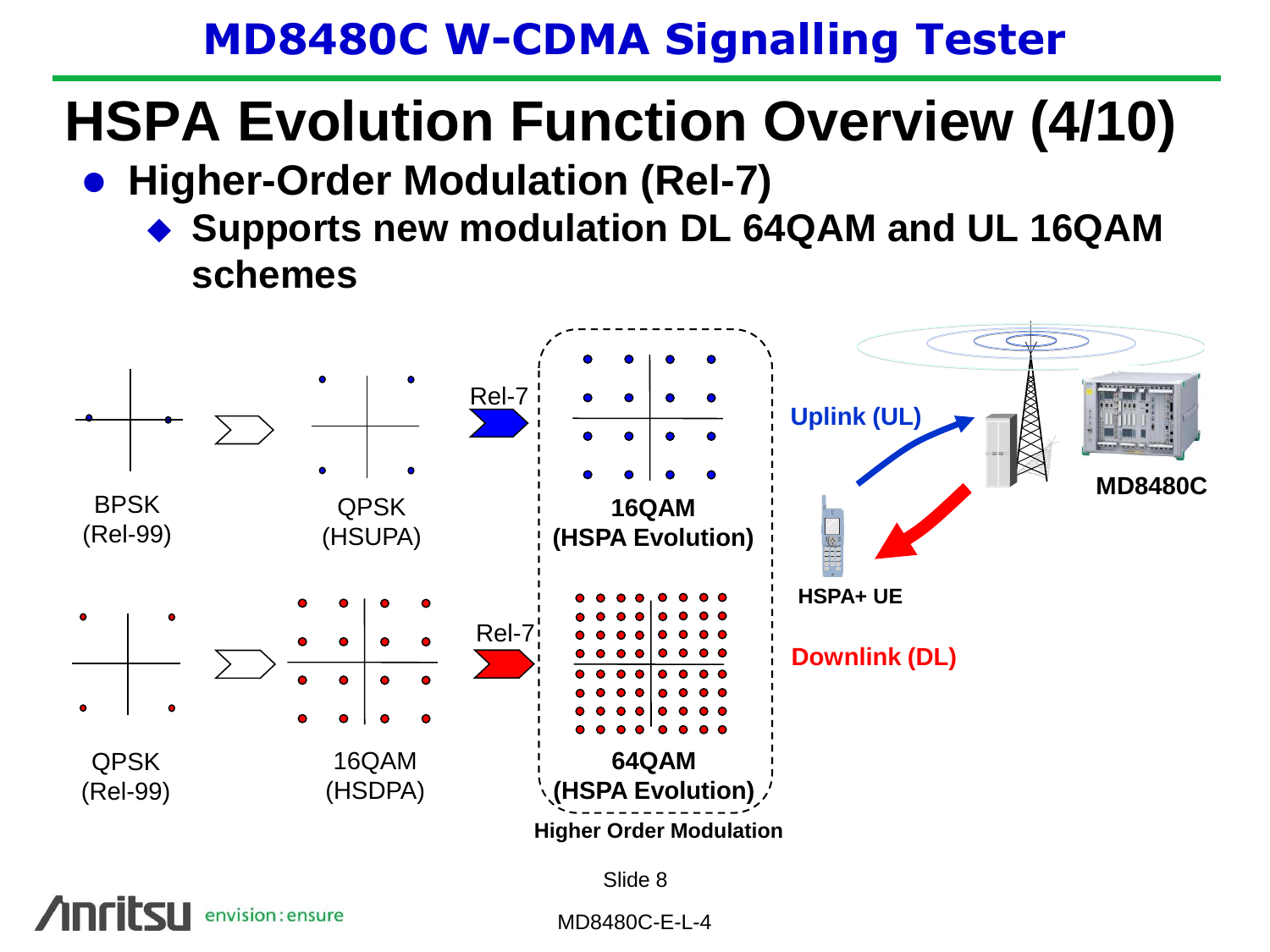## **HSPA Evolution Function Overview (5/10)**

## **2x2 MIMO (Rel-7)**

- **Multiple Input Multiple Output technology for DL**
- ◆ Supports doubled transmission speed by splitting Tx **data into two streams and sending each stream simultaneously using multiple antennas**

#### ◆ Supports:

- **Retransmission Control**
- **Single and Dual Stream**
- **Stream Schedule Function for testing**

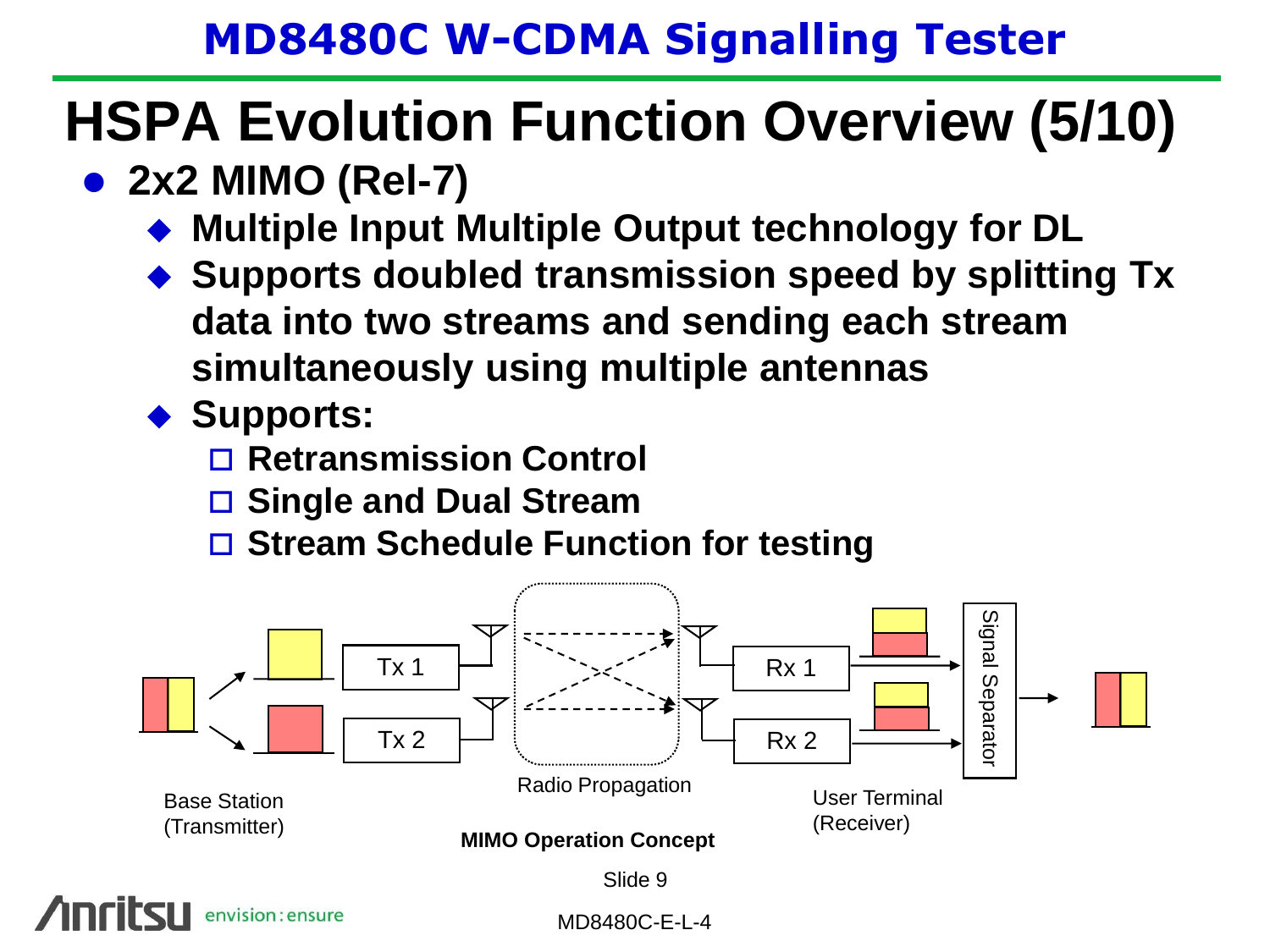## **HSPA Evolution Function Overview (6/10)**

- **CS Voice over HSPA (Rel-8)**
	- ◆ Voice communication service using channel DL\_HS-**DSCH and UL\_E-DCH of HSDPA/HSUPA**
- **Improved L2 for Uplink (Rel-8)**
	- ◆ Realizes flexible RLC PDU size to reduce header **overhead and padding**
- **Enhanced UL for Cell FACH State (Rel-8)**
	- ◆ Enables use of E-DCH channels in non CELL DCH **states, to reduce latency and increase peak data rate**
- **HS-DSCH Serving Cell Change Enhancement (Rel-8)**
	- ◆ A function for changing current serving cell to the **high quality radio link rapidly**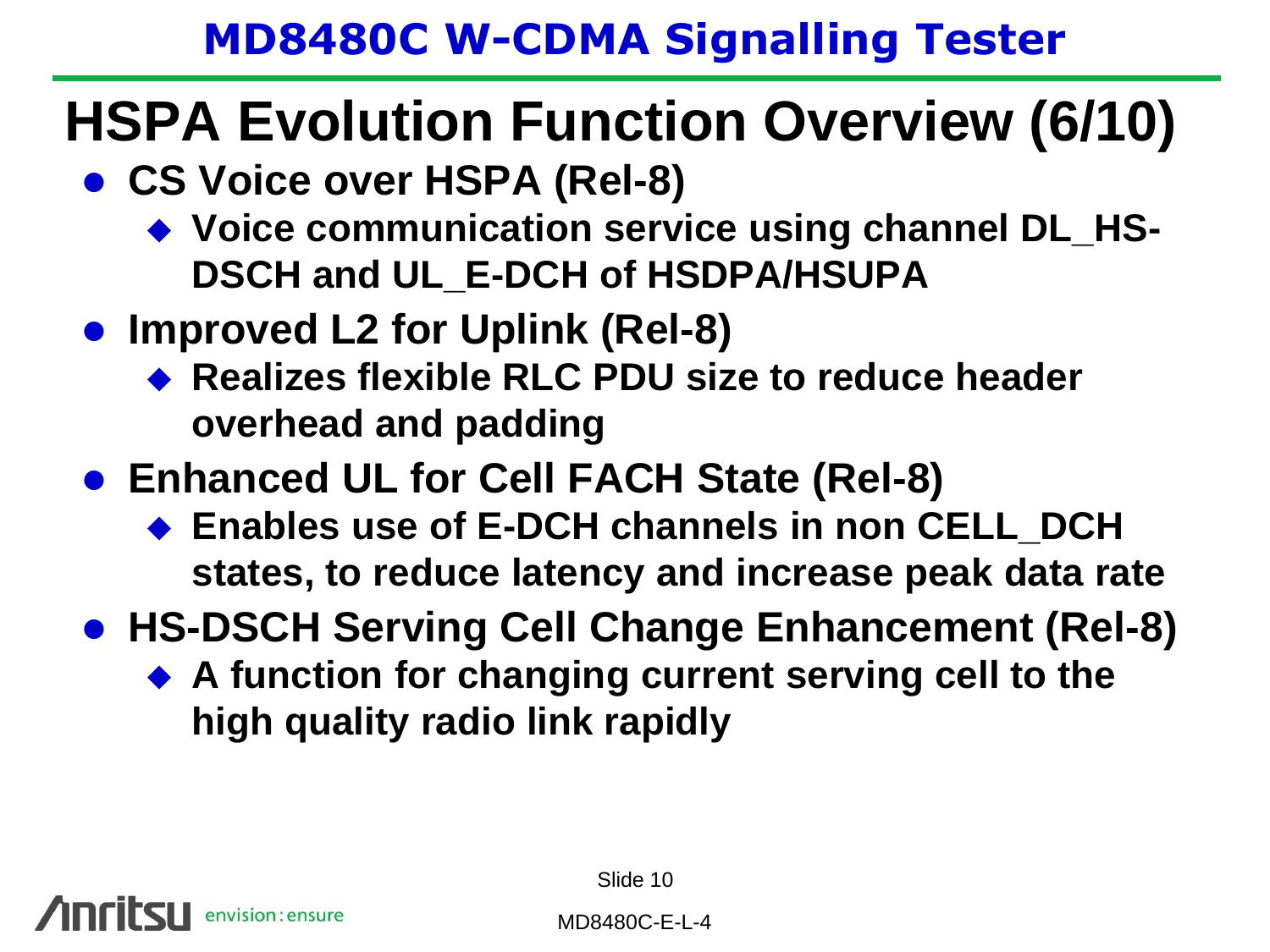## **HSPA Evolution Function Overview (7/10)**

- **64QAM and MIMO (Rel-8)**
	- **Enables maximum 42 Mbps download speed combined with 64QAM and MIMO specified by UE Category 20**
- **DC-HSDPA (Dual Cell HSDPA) (Rel-8)**
	- ◆ Supports maximum 42 Mbps download speed with **dual-cell using doubled bandwidth (5 MHz x 2) of HSDPA specified by UE Category 24**



envision : ensure

Slide 11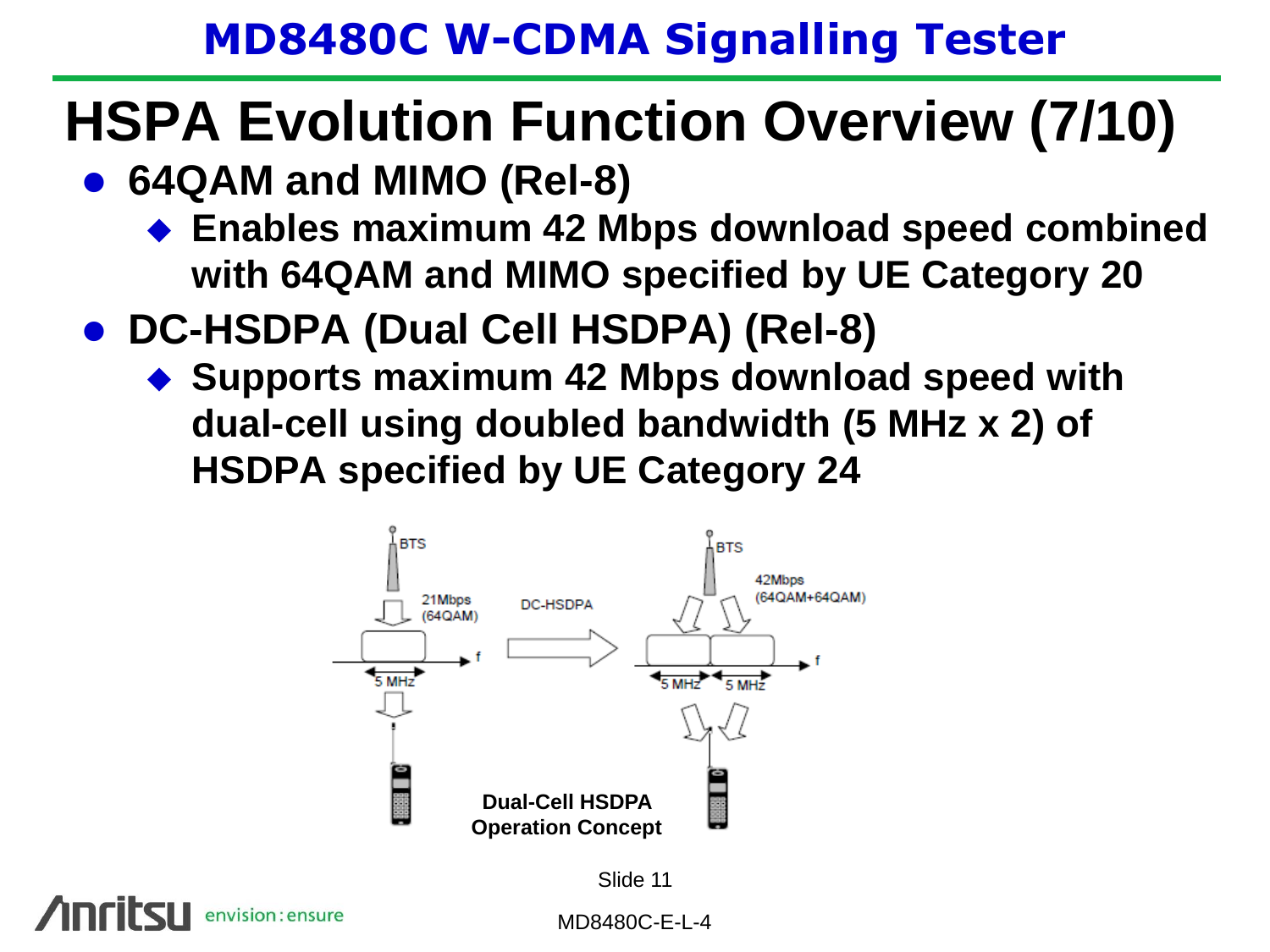## **HSPA Evolution Function Overview (8/10)**

- **DB-DC (Different Bands for Dual Cell) HSDPA (Release9)**
	- **DB-DC (Different Bands for Dual Cell) HSDPA (Release 9) While the DC-HSDPA function is used for frequencies in the same band, the DB-DC-HSDPA function is useful for telecoms with multiple frequency bands where each carrier is transmitted in a different frequency band, achieving a** 
		- **max. data packet DL speed of 42 Mbps.**



**Operation Concept**

Slide 12

MD8480C-E-L-4

nvision:ensure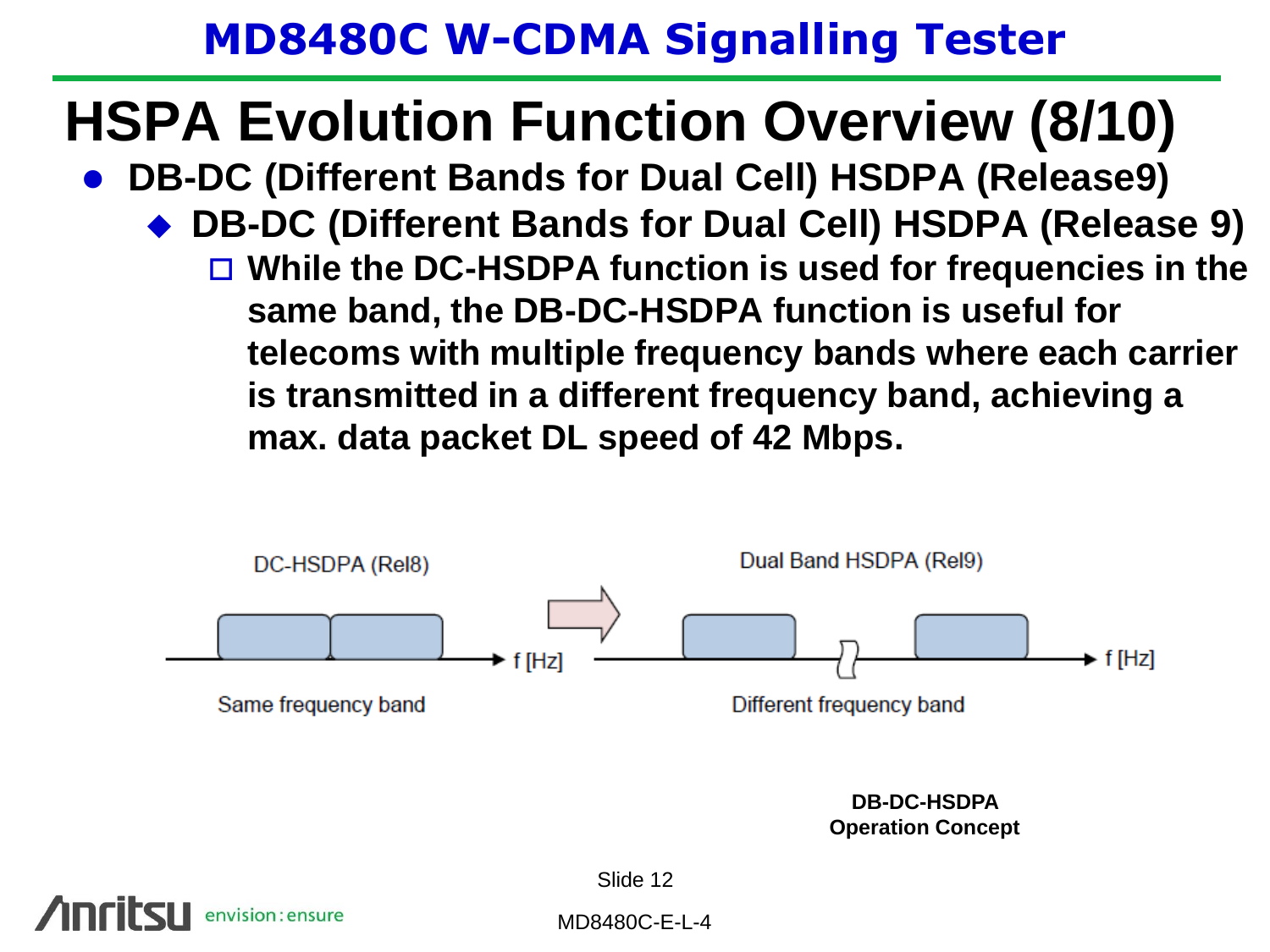## **HSPA Evolution Function Overview (9/10)**

- **DC (Dual Cell) - HSUPA (Release9)**
	- ◆ DC-HSUPA is capable of receiving UL data to be paired DC-**HSDPA. It is a new technology achieving higher packet communications by doubled frequency bandwidth (5 MHz x 2) of existing HSUPA channel. It supports maximum data throughput 11.5 Mbps (Category 8) in UL (L1 supports Category 9).**



Slide 13

envision: ensure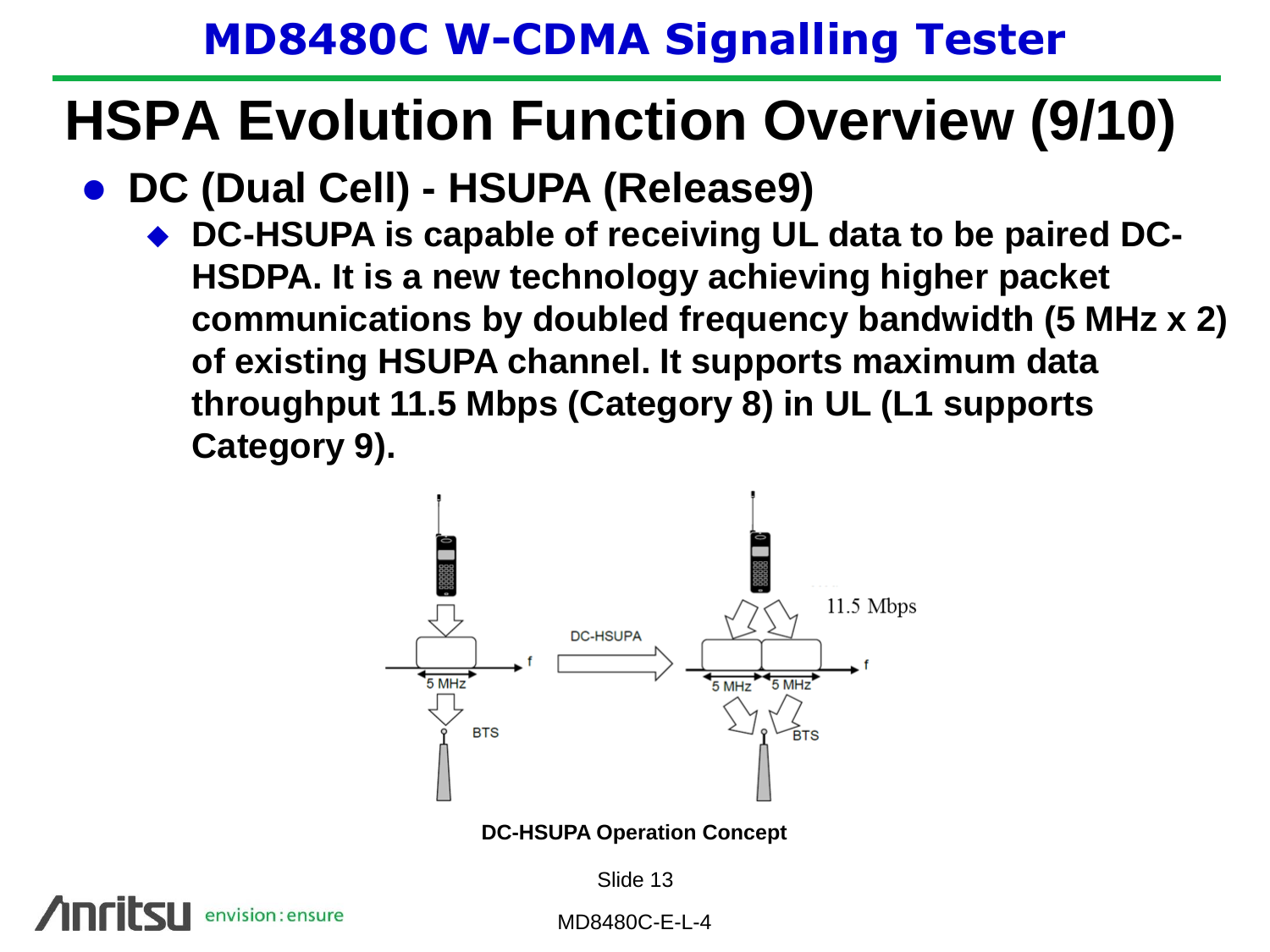## **HSPA Evolution Function Overview (10/10)**

- **MC (Multi Carrier) - HSDPA (Release10)**
	- **MC-HSDPA is a new technology achieving higher packet communications by triple frequency bandwidth(5 MHz x 3) of existing HSDPA. It supports maximum data throughput 41.2 Mbps of 16QAM in DL (L1 supports Category 29 of DL 63.3 Mbps(64QAM)).**



**MC-HSDPA Operation Concept**

Slide 14

nvision : ensure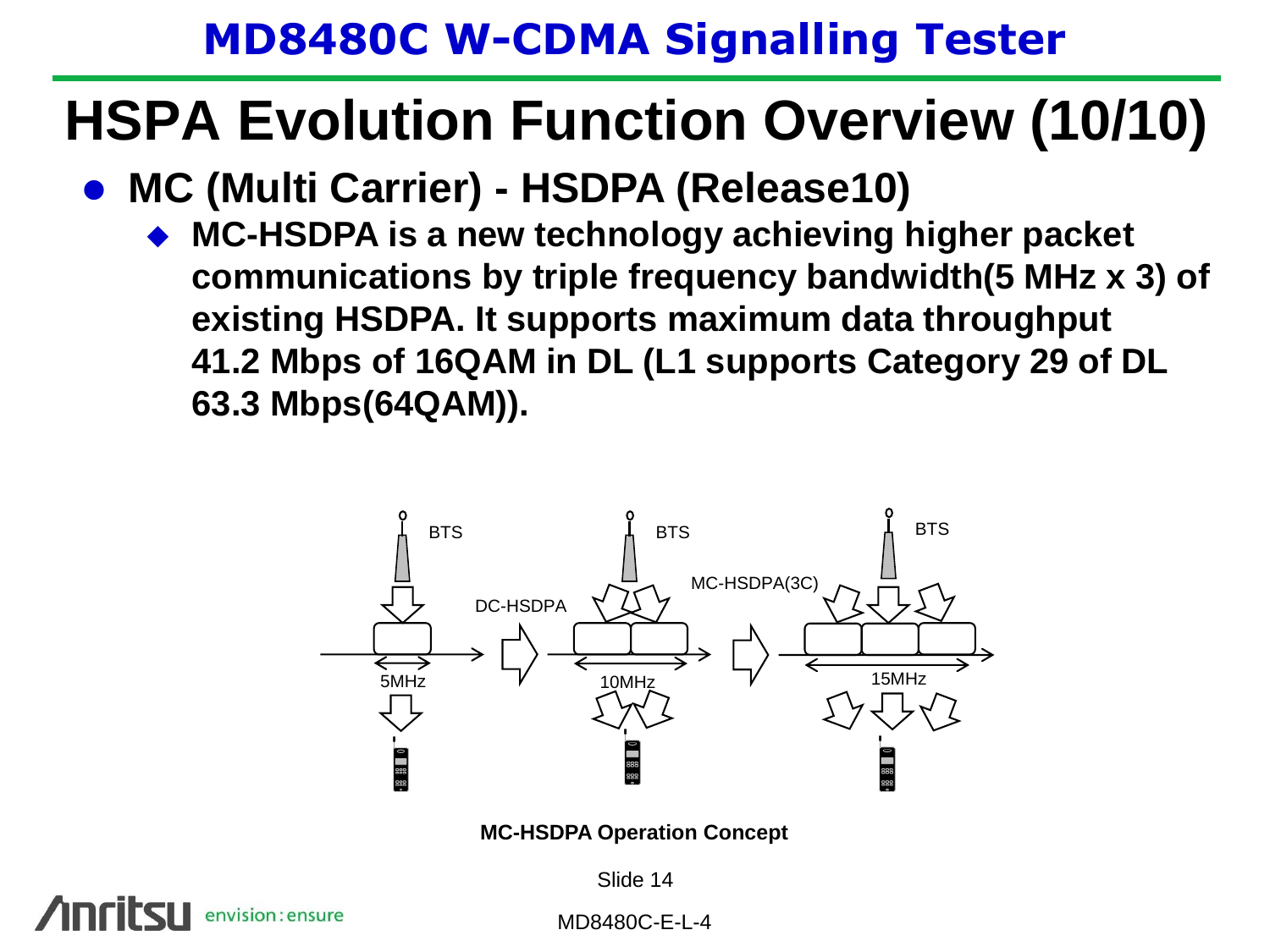## **Product Lineup**

#### **Five MD8480C packages tailored to MX848001C-12 HSPA Evolution (Rel-7) requirements**







**MD8480C (HSPA)**

**MD8480C (HSPA Evolution)**

#### **Function Test Configuration (DL 14M/UL 5.7 M)**

**CPC, Enhanced Cell FACH, L2 improvement, CS Voice over HSPA** Required Opt: MX848001C-12

#### **High Speed Test Configuration (DL 21M/UL 11 M)**

**High-speed data rate with DL 64QAM and UL 16QAM** Required Opt: HW upgrade + MX848001C-12, 13

#### **MIMO Test Configuration (DL 28 M)**

**High-speed data rate with 2x2 MIMO** Required Opt: HW upgrade + MX848001C-12 + MX848001E-14

#### **DC-HSPA (Release9) Test Configuration (DL 42M / UL 11M\*<sup>1</sup> )**

**High-speed data rate with DC-HSDPA , DC-HSUPA**  Required Opt: HW upgrade + MX848001C-12 + MX848001E- 15, 16 & 20

**MC-HSDPA (Release10) Test Configuration (DL 42 M\*<sup>2</sup> / UL 11M\*<sup>1</sup> ) High-speed data rate with Multi Carrier - HSDPA** Required Opt: HW upgrade + MX848001C-12 + MX848001E-15, 16, 18, 20 & 21

> \* 1 : 23Mbps for L1 testing \* 2 : 63Mbps for L1 testing

envision: ensure

Slide 15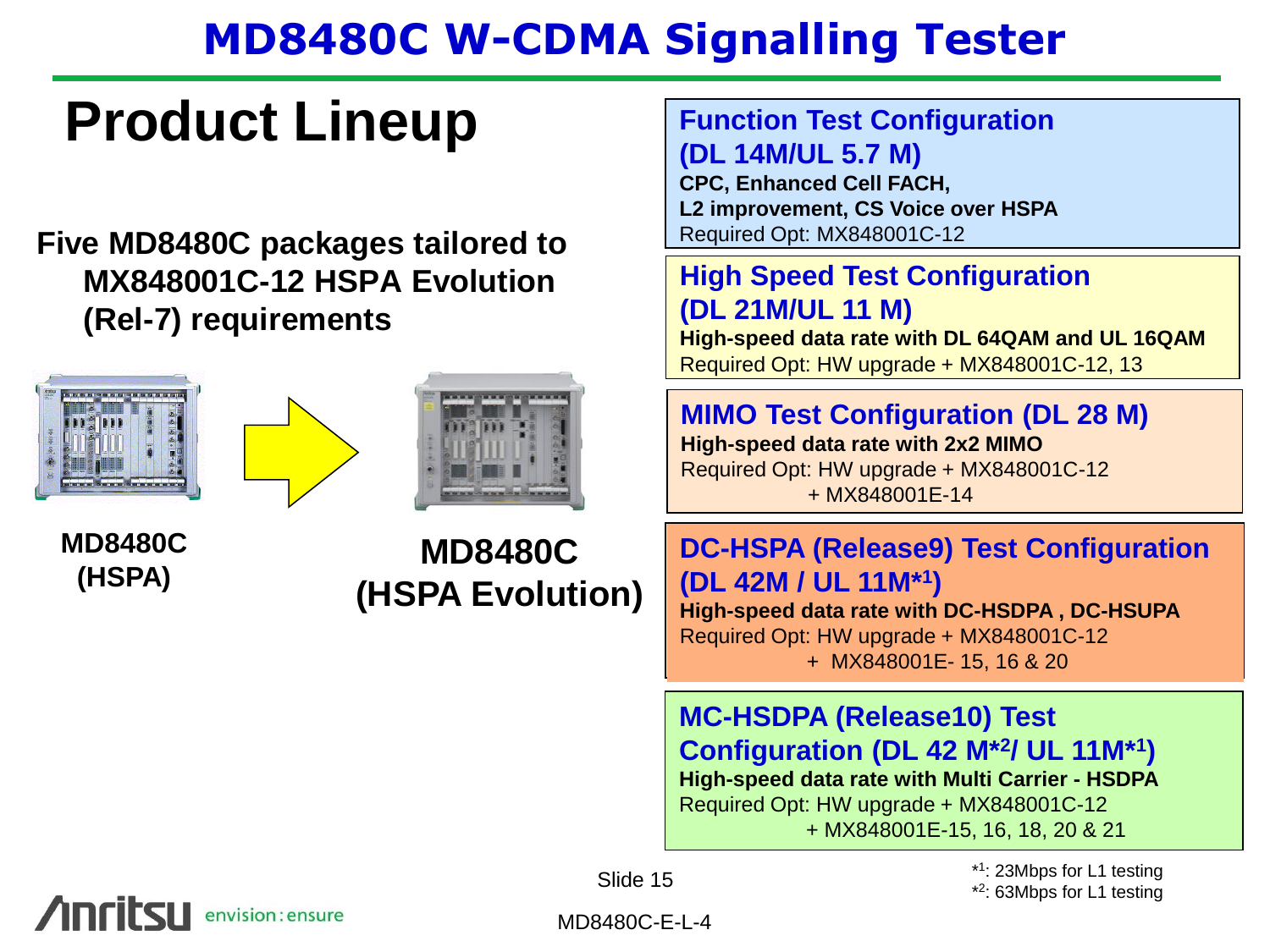## **Product Configuration (1/4)**

**Supports 3GPP Rel-7 & 8 with following options**

**MX848001C-12 HSPA Evolution (Release 7)**

**MX848001E-13 Higher-Order Modulation (Release 7)**

**MX848001E-14 2x2 MIMO (Release 7)**

| <b>Key Benefits</b>       | <b>Increased</b><br>peak data rate | <b>Reduced user</b><br><b>plane latency</b> | <b>Increased cell</b><br>capacity | <b>Increased UE</b><br><b>battery life</b> |              |
|---------------------------|------------------------------------|---------------------------------------------|-----------------------------------|--------------------------------------------|--------------|
| <b>CPC</b>                |                                    |                                             |                                   |                                            | $\sim$       |
| Enhanced Cell FACH   X    |                                    |                                             |                                   |                                            |              |
| <b>L2 Improvement</b>     |                                    |                                             |                                   |                                            | $\mathbf{C}$ |
| <b>CS Voice over HSPA</b> |                                    |                                             |                                   |                                            |              |
| HOM (64QAM/16QAM) X       |                                    |                                             |                                   |                                            |              |
| <b>MIMO</b>               | Λ                                  |                                             |                                   |                                            |              |

envision: ensure

Slide 16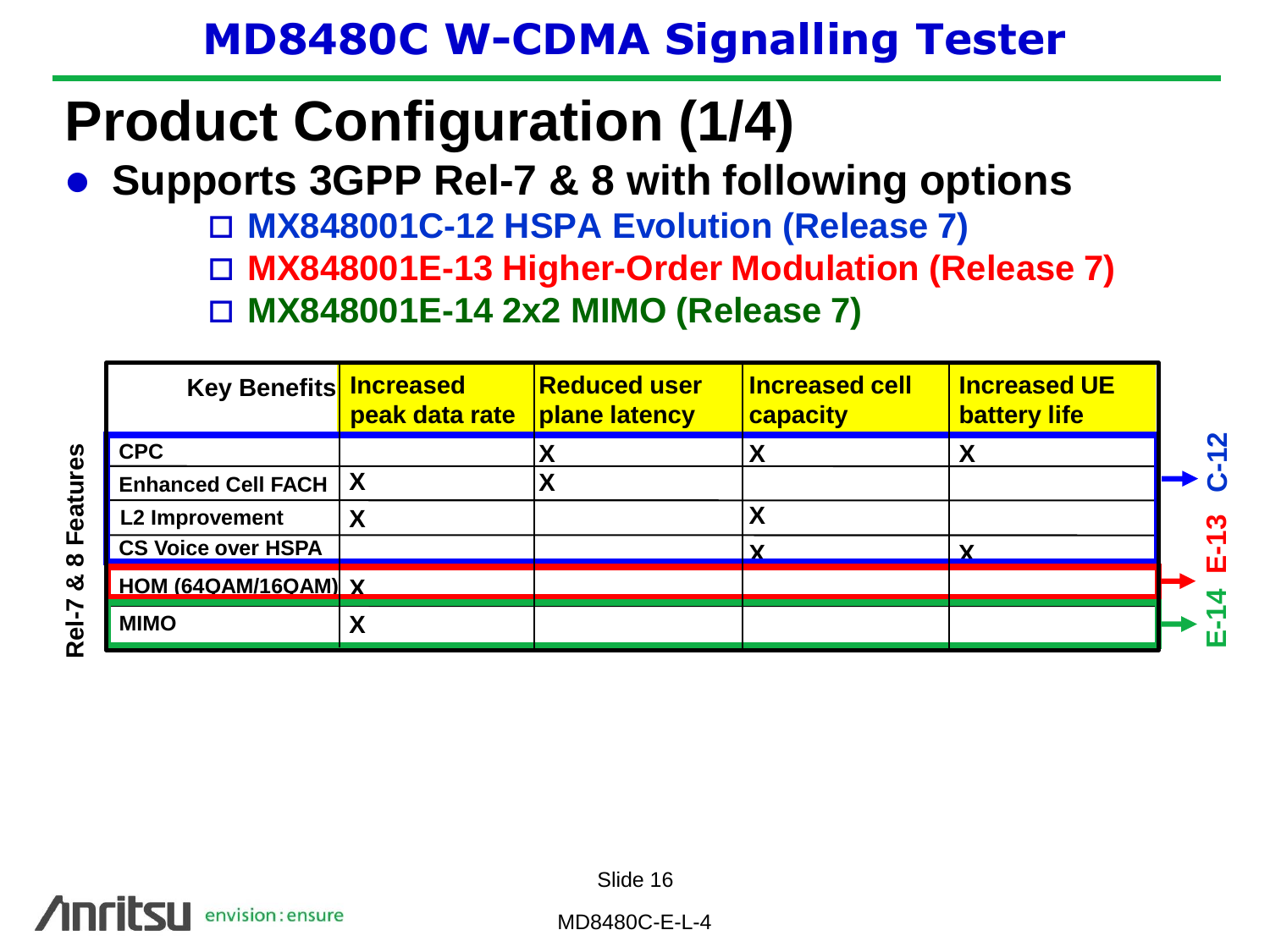# **Product Configuration (2/4)**

**• Supports 3GPP Rel-8/ 9/ 10 with following options** 

**MX848001E-15 HSPA Evolution for uplink (Release 8)**

**MX848001E-16 DC-HSDPA (Release 8)**

**MX848001E-17 64QAM and MIMO for HSDPA (Release 8)**

**MX848001E-18 DB-DC-HSDPA (Release 9)**

**MX848001E-20 DC-HSUPA (Release 9)**

**MX848001E-21 MC-HSDPA (Release 10)**

| <b>Key Benefits</b>                                      | <b>Increased peak</b><br>data rate | <b>Reduced user plane</b><br><b>latency</b> | <b>Increased cell</b><br>capacity | <b>Increased UE</b><br><b>battery life</b> |                             |
|----------------------------------------------------------|------------------------------------|---------------------------------------------|-----------------------------------|--------------------------------------------|-----------------------------|
| <b>Enhanced UL for Cell</b><br><b>FACH</b>               | $\boldsymbol{\mathsf{X}}$          | $\boldsymbol{X}$                            |                                   |                                            | $E-15$                      |
| <b>Improved L2 for UL</b>                                | $\boldsymbol{\mathsf{X}}$          |                                             | $\boldsymbol{\mathsf{X}}$         |                                            |                             |
| <b>HS-DSCH Serving Cell</b><br><b>Change Enhancement</b> | $\boldsymbol{X}$                   |                                             | $\boldsymbol{\mathsf{X}}$         |                                            | $\bullet$<br>↽              |
| <b>Dual Cell HSDPA</b>                                   | X                                  |                                             |                                   |                                            | ш                           |
| 64QAM and MIMO<br>for HSDPA                              | $\boldsymbol{\mathsf{X}}$          |                                             |                                   |                                            | $\bf \tilde{L}$<br>$\infty$ |
| <b>DB-DC-HSDPA</b>                                       | X                                  |                                             |                                   |                                            | ↸<br>ш                      |
| <b>DC-HSUPA</b>                                          | X                                  |                                             |                                   |                                            | -20<br>ш                    |
| <b>MC-HSDPA</b>                                          | X                                  |                                             |                                   |                                            | $\overline{N}$              |

**E-15**

**E-17**

**E-18**

**E-20**

**E-21**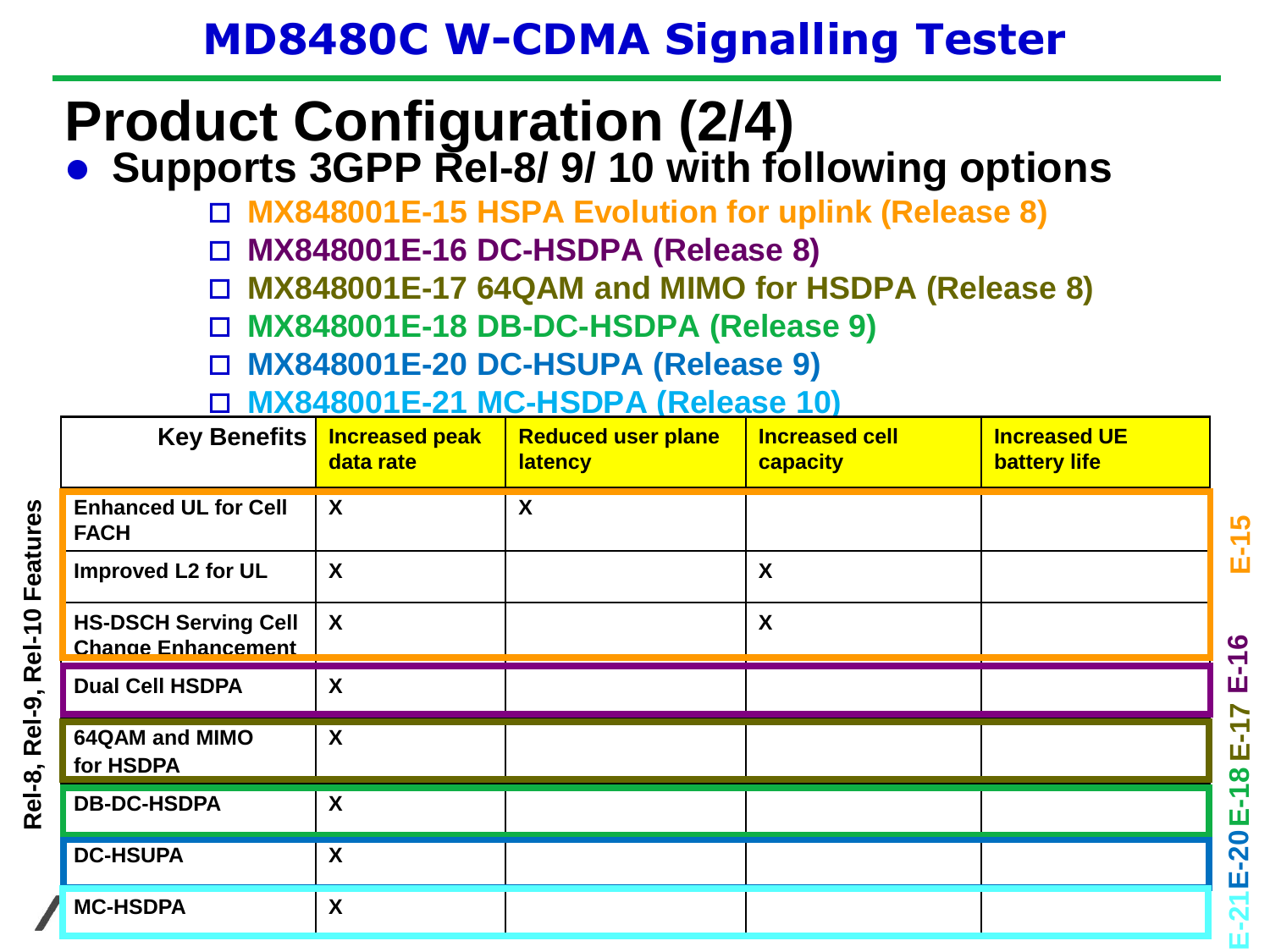## **Product Configuration (3/4)**

- **Upgrade from MD8480A/B**
	- **Main-frame upgrade**
		- **Z1181A/B MD8480B to HSPA Evo Main-Frame Upgrade**
			- **Upgrades RF Module, Frame Coder/Decoder and Tx/Rx Baseband (installed as standard) for HSPA Evo by upgrading MD8480A/B main frame to MD8480C (Z1181A for 1RF configuration, Z1181B for 2RF configuration)**
	- ◆ BTS Unit upgrade

envision: ensure

- **Z1187A BTS Evolution Upgrade**
	- **Upgrades additional BTS unit (MU848058A Rx baseband on slide 2 and 3) for HSPA Evolution**
	- **Requires all BTS unit upgrades at upgrade**



Slide 18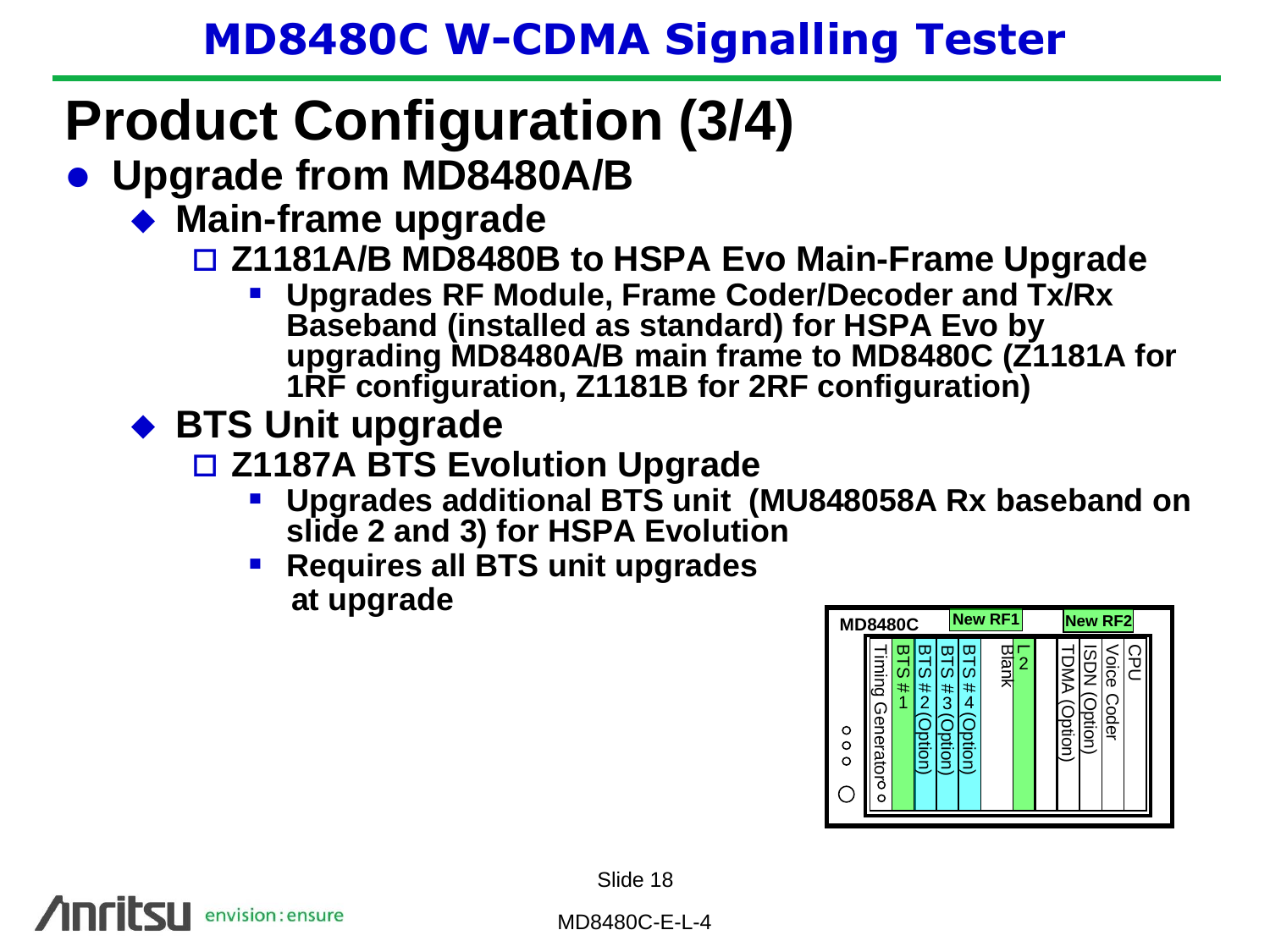# **Product Configuration (4/4)**

- **Upgrade from MD8480C**
	- **Main-frame upgrade**
		- **Z1183A/B MD8480C to HSPA Evo Main-Frame Upgrade**
			- **Upgrades RF module, L2 unit and 1st BTS unit (installed as standard) of MD8480C main frame for HSPA Evolution (Z1183A for 1RF configuration and Z1183B for 2RF configuration)**
	- ◆ BTS Unit upgrade

envision: ensure

- **Z1187A BTS Evolution Upgrade**
	- **Upgrades additional BTS unit (MU848072C/C1 BTS unit on slides 2, 3, and 4) for HSPA Evolution**
	- **Requires all BTS unit upgrades at upgrade**

| <b>MD8480C</b>                                        |                                                                                 | New RF1                                              | <b>New RF2</b>                                                          |  |
|-------------------------------------------------------|---------------------------------------------------------------------------------|------------------------------------------------------|-------------------------------------------------------------------------|--|
| Timing<br>Generatoro<br>O<br>$\circ$<br>$\Omega$<br>n | w<br>ω<br>ᢍ<br>ದ<br>ω<br>ഗ<br>#<br>#<br>$\frac{4}{2}$<br>3<br>)ption)<br>ption) | œ<br><b>BIRIK</b><br>2<br>ಪ<br>#<br>4<br>ĉ<br>ption) | Voice<br><b>NOSI</b><br>CPL<br>D<br>DNA<br>(Option)<br>idel.<br>)ption) |  |

Slide 19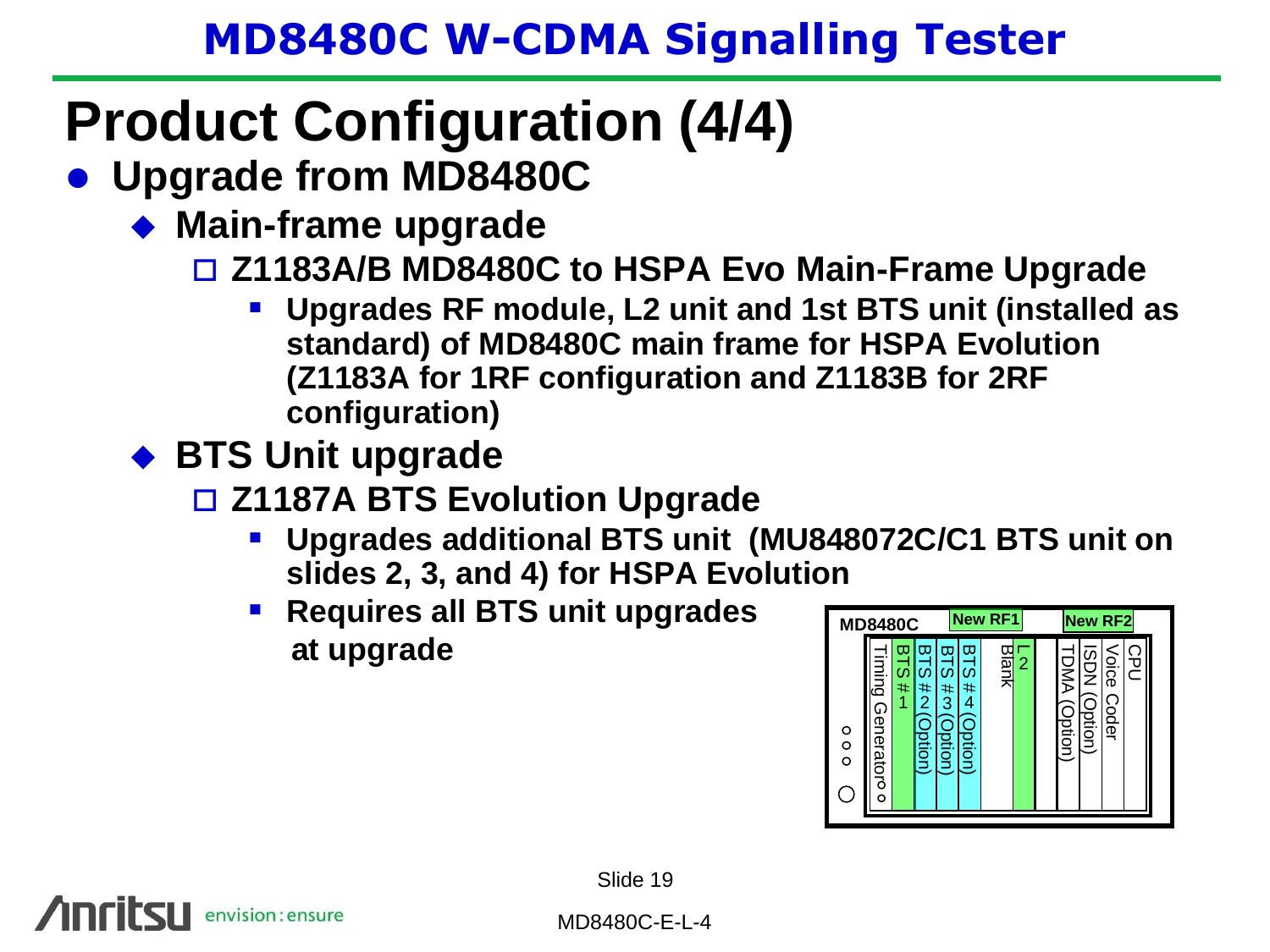# **Option Configuration**

### **e** Examples Number: Qty

|                |                                                               |                                                                 |                          | (incl. 1BTS)           | Minimum Config                                                         |                                 |                                                         | Hardware<br>Upgrade                                     |                                 |                                          |                           |                           |                                    | Hardware Option  |                                |               |                                                     |                                                              |                                               | Software Option                                                |                                               |                                     |                                               |                                   |                                                      | Others                                                            |                                          |
|----------------|---------------------------------------------------------------|-----------------------------------------------------------------|--------------------------|------------------------|------------------------------------------------------------------------|---------------------------------|---------------------------------------------------------|---------------------------------------------------------|---------------------------------|------------------------------------------|---------------------------|---------------------------|------------------------------------|------------------|--------------------------------|---------------|-----------------------------------------------------|--------------------------------------------------------------|-----------------------------------------------|----------------------------------------------------------------|-----------------------------------------------|-------------------------------------|-----------------------------------------------|-----------------------------------|------------------------------------------------------|-------------------------------------------------------------------|------------------------------------------|
| No.            | Configuration                                                 | Test<br>W-CDMA Signalling<br>CPU<br><b>MU848051A</b><br>O08+8UN | Codec<br>MU848056A Voice | MU848071E L2 Evolution | MU848073C Timing Generator<br><b>BTS Evolution</b><br><b>AU848072E</b> | Z1190A<br>MD8480C 1st RF Unit 3 | Z1181A/B MD8480B to HSPA<br>Evolution Mainframe Upgrade | Z1183A/B MD8480C to HSPA<br>Evolution Mainframe Upgrade | BTS Evolution Upgrade<br>Z1187A | <b>BTS Evolution</b><br><b>MU848072E</b> | <b>MU848072C-01 HSDPA</b> | <b>MU848072C-02 HSUPA</b> | S<br>MD8480C-04 Additional RF Unit | VIU848060C TDMA2 | <b>JU848060C-01 EGPRS(R99)</b> | MU848077C BIU | MX848001C-12/MX848041C-12<br>HSPA Evolution (Rel-7) | WX848001E-13/MX848041E-13<br>ligher Order Modulation (Rel-7) | MX848001E-14/MX848041E-14<br>2x2 MIMO (Rel-7) | MX848001E-15/MX848041E-15<br>HSPA Evolution for Uplink (Rel-8) | MX848001E-16/MX848041E-16<br>DC-HSDPA (Rel-8) | MX848041E<br>Firmware for Ciphering | <b>HSDPA Ciphering</b><br><b>NX848041E-10</b> | VIX848045C<br>GSM/GPRS2 Ciphering | Year Support Service(W/G/HSPA<br>MD8480C-SS150/SS151 | MD8480C-SS250/SS251<br>2 Year Support Service(W/G/HSPA<br>Support | Z1217A/Z1218A<br>MD8480C Software CD-ROM |
|                | New MD8480C Release 7<br>2x2 MIMO (28Mbps) Minimum            |                                                                 |                          |                        |                                                                        |                                 |                                                         |                                                         |                                 |                                          | $\mathbf 2$               | $\overline{2}$            | 1                                  |                  |                                |               |                                                     |                                                              |                                               |                                                                |                                               | $1^*$                               |                                               |                                   | $^*2$                                                |                                                                   | $1^{3}$                                  |
| $\overline{2}$ | New MD8480C Release 8<br>64QAM + DC-HSDPA (42Mbps)<br>Minimum |                                                                 |                          |                        |                                                                        |                                 |                                                         |                                                         |                                 |                                          |                           | 1                         |                                    |                  |                                |               |                                                     | -1                                                           |                                               | 1                                                              | 1                                             | $^*1$                               |                                               |                                   | $^*2$                                                |                                                                   | $1^{3}$                                  |
| 3              | Upgrade - MD8480C HSDPA<br>2BTS to Rel-7 2x2 MIMO             |                                                                 |                          |                        |                                                                        |                                 |                                                         | 1                                                       |                                 |                                          |                           | $\overline{2}$            |                                    |                  |                                |               |                                                     |                                                              |                                               |                                                                |                                               | -*1                                 |                                               |                                   | $^*2$                                                |                                                                   | $1^{3}$                                  |
| 4              | Upgrade - MD8480C HSDPA<br>3BTS to Rel-8 DC-HSDPA             |                                                                 |                          |                        |                                                                        |                                 |                                                         | 1                                                       | $\overline{2}$                  |                                          |                           | 3                         |                                    |                  |                                |               |                                                     | -1                                                           |                                               | 1                                                              |                                               | $^*1$                               |                                               |                                   | $^*2$                                                |                                                                   | $4*3$                                    |
| 5              | Upgrade - MD8480A/B 2BTS<br>to Rel-7 2x2 MIMO                 |                                                                 |                          |                        |                                                                        |                                 | -1                                                      |                                                         |                                 |                                          | $\overline{2}$            | $\overline{2}$            |                                    |                  |                                |               |                                                     |                                                              | -1                                            |                                                                |                                               | $^*1$                               |                                               |                                   | $^*2$                                                |                                                                   | $1^{3}$                                  |
| 6              | Upgrade - MD8480A/B 3BTS<br>to Rel-8 DC-HSDPA                 |                                                                 |                          |                        |                                                                        |                                 |                                                         |                                                         | 2                               |                                          | 3                         | 3                         |                                    |                  |                                |               |                                                     | -1                                                           |                                               | $\overline{\mathbf{1}}$                                        |                                               | $1^*$                               |                                               |                                   | $^*2$                                                |                                                                   | $1^{*3}$                                 |

\*1: Use in combination with MX848041C-xx or MX848041E-xx when using MX848001C-xx or MX848001E-xx.

\*2: Package support option (for all systems). Integrated with MD8480C-SS120, SS121, SS122, SS123 and SS124, SS125.

\*3: MD8480C software CD-ROM provides newest firmware and instruction manuals required at hardware upgrade.

#### **Anritsu** envision: ensure

Slide 20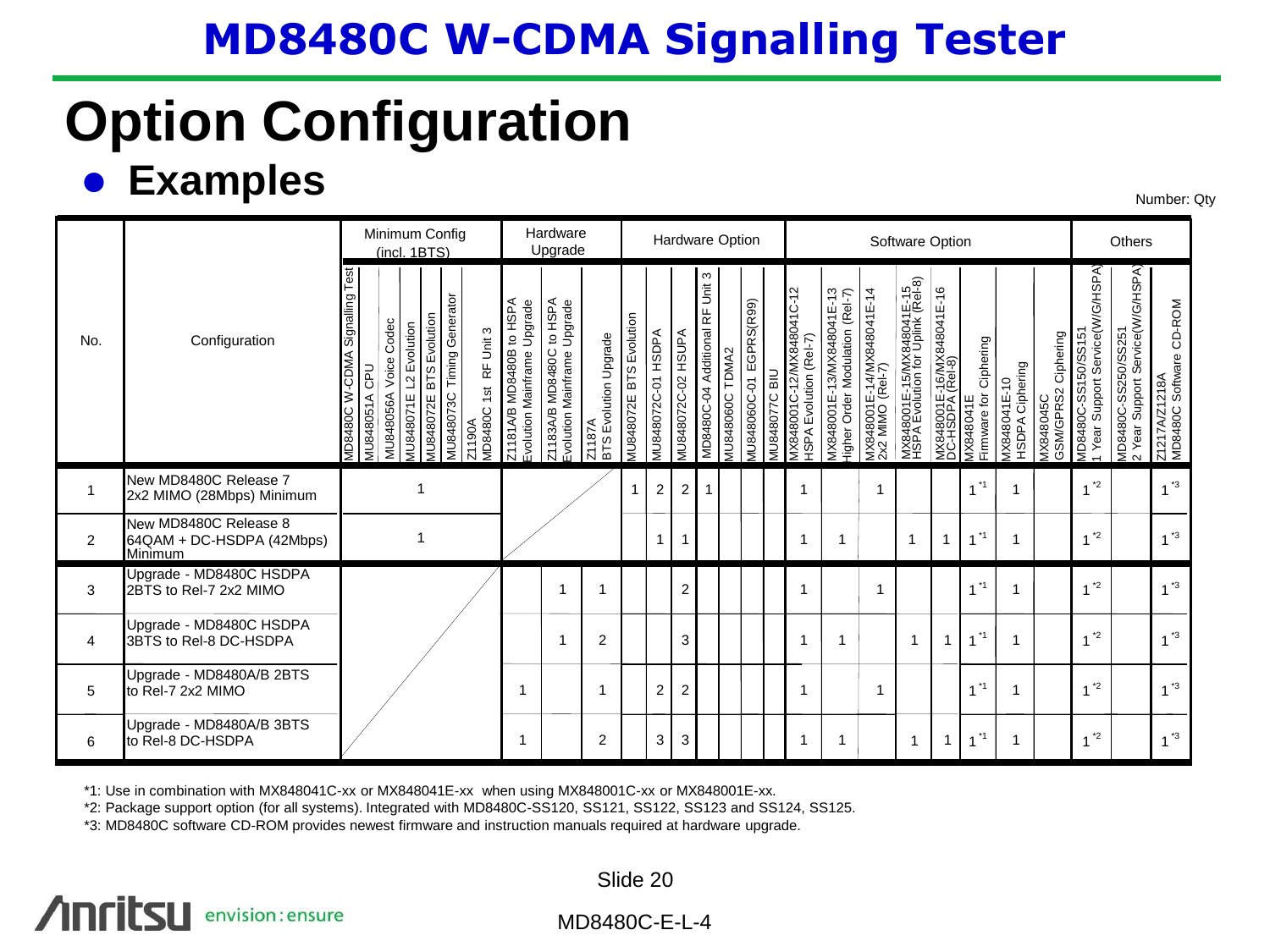## **Features (1/3)**

- **Data transfer tests for DL speed of 42 Mbps\*<sup>1</sup> supported by 3GPP Release 10**
	- **Throughout tests using external FTP server**
	- ◆ Layer 1, Layer 2 Trace Log and Throughput Monitor
	- **TCP/IP Traffic Analysis using general analysis software**

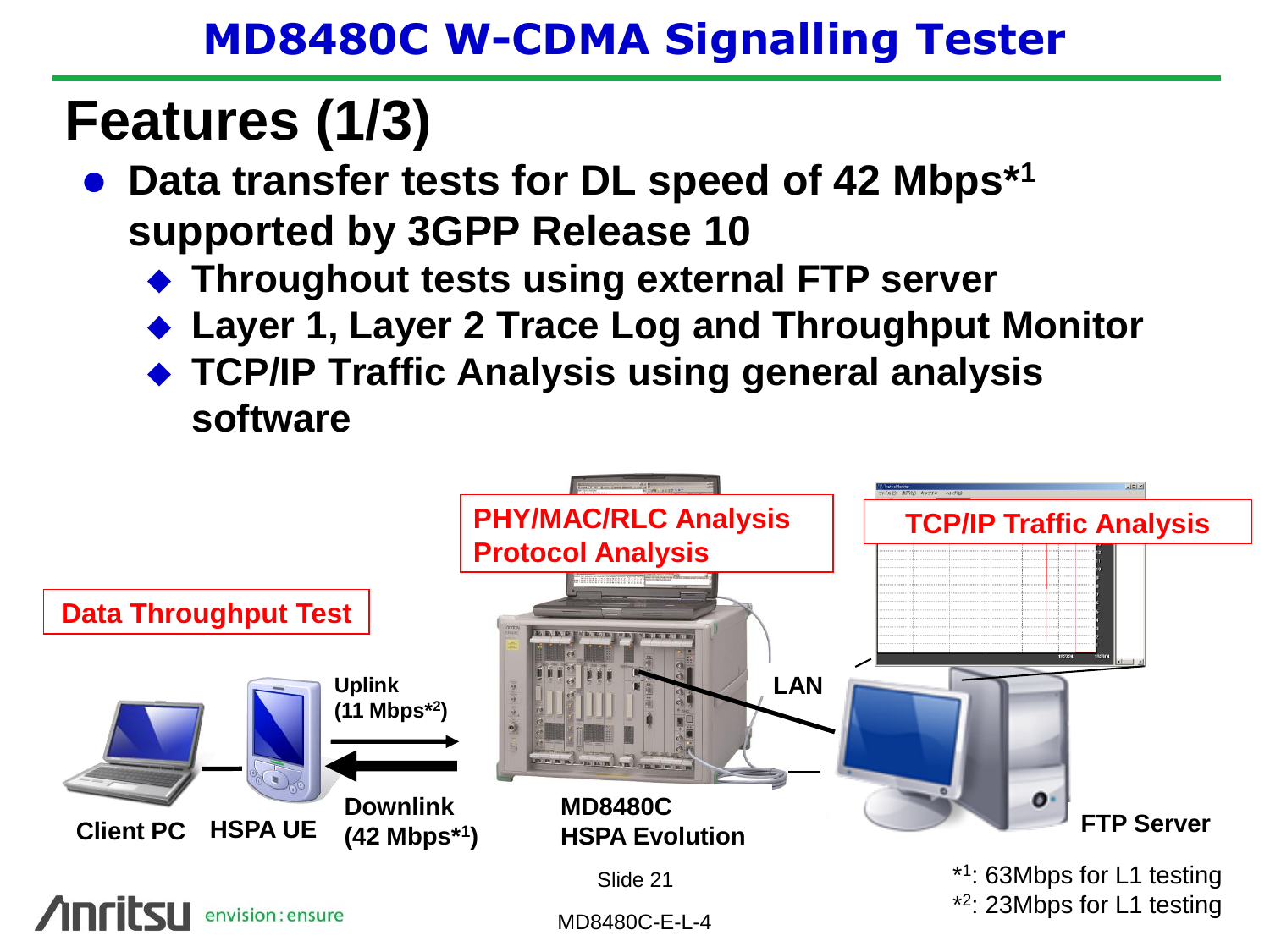## **Features (2/3)**

#### **Supports 3GPP Rel-7 / 8 / 9 / 10 UE categories**

- **New hardware supporting DL 64QAM, and UL 16QAM modulation schemes as well as 2x2 MIMO**
- ◆ Supports 64QAM & MIMO (Cat. 20), DC-HSDPA (Cat. 24) and DB-DC-HSDPA (Cat. 24)
- ◆ Supports DC-HSDPA with MIMO (Cat. 26<sup> $*$ 1</sup>)

\*1:Limitation Max Throughput

◆ Supports DC-HSUPA (UL Cat. 8) **Supports MC-HSDPA (Cat. 29\*1)**

3GPP TS.25.306 V10.10.0 (Release 10) Table 5.1a: FDD HS-DSCH physical layer categories

| <b>HS-DSCH</b><br>category | <b>Maximum</b><br>number of HS-<br><b>DSCH codes</b><br>received | <b>Minimum</b><br>inter-TTI<br>interval | Maximum number of I Total number of<br>bits of an HS-DSCH<br>transport block<br>received within an<br><b>HS-DSCH TTI</b> |         | <b>Total</b><br>serving<br><b>HS-DSCH</b> | Supported<br>soft channel bits Number of modulations without<br>Serving/S   MIMO operation or<br>econdary aggregated cell<br>operation | Supported modulations Supported<br>with MIMO operation<br>and without<br>aggregated cell<br>operation | modulations without tions with MIMO<br>MIMO operation with operation and<br>aggregated cell<br>operation | Supported modula-<br>aggregated cell<br>operation | <b>Maximum</b><br><b>Throughput</b><br>[bits/s] |
|----------------------------|------------------------------------------------------------------|-----------------------------------------|--------------------------------------------------------------------------------------------------------------------------|---------|-------------------------------------------|----------------------------------------------------------------------------------------------------------------------------------------|-------------------------------------------------------------------------------------------------------|----------------------------------------------------------------------------------------------------------|---------------------------------------------------|-------------------------------------------------|
| Category 13                | 15                                                               | 1                                       | 35280                                                                                                                    | 259200  | 1                                         | QPSK, 16QAM,                                                                                                                           | Not Applicable (MIMO                                                                                  |                                                                                                          |                                                   | 17,640,000                                      |
| Category 14                | 15                                                               |                                         | 42192                                                                                                                    | 259200  |                                           | 64QAM                                                                                                                                  | not supported)                                                                                        |                                                                                                          |                                                   | 21,096,000                                      |
| Category 15                | 15                                                               |                                         | 23370                                                                                                                    | 345600  |                                           |                                                                                                                                        | QPSK, 16QAM                                                                                           |                                                                                                          |                                                   | 11,685,000                                      |
| Category 16                | 15                                                               | $\overline{1}$                          | 27952                                                                                                                    | 345600  |                                           |                                                                                                                                        |                                                                                                       |                                                                                                          |                                                   | 13,976,000                                      |
| Category 17                | 15                                                               |                                         | 35280                                                                                                                    | 259200  | 1                                         | QPSK, 16QAM,<br>64QAM                                                                                                                  |                                                                                                       | Not Applicable<br>(aggregated carriers                                                                   | Not applicable                                    | 17,640,000                                      |
|                            |                                                                  |                                         | 23370                                                                                                                    | 345600  | $\mathbf{1}$                              |                                                                                                                                        | QPSK, 16QAM                                                                                           | operation not<br>supported)                                                                              | (simultaneous                                     | 23,370,000                                      |
| Category 18                | 15                                                               |                                         | 42192                                                                                                                    | 259200  | $\mathbf{1}$                              | QPSK, 16QAM,<br>64QAM                                                                                                                  |                                                                                                       |                                                                                                          | aggregated carriers<br>and MIMO operation         | 21,096,000                                      |
|                            |                                                                  |                                         | 27952                                                                                                                    | 345600  | $\mathbf{1}$                              |                                                                                                                                        | QPSK, 16QAM                                                                                           |                                                                                                          | not supported)                                    | 27,952,000                                      |
| Category 19                | 15                                                               |                                         | 35280                                                                                                                    | 518400  |                                           |                                                                                                                                        | QPSK, 16QAM, 64QAM                                                                                    |                                                                                                          |                                                   | 35,280,000                                      |
| Category 20                | 15                                                               | $\overline{1}$                          | 42192                                                                                                                    | 518400  |                                           |                                                                                                                                        |                                                                                                       |                                                                                                          |                                                   | 42,192,000                                      |
| Category 21                | 15                                                               | $\mathbf{1}$                            | 23370                                                                                                                    | 345600  | $\overline{2}$                            |                                                                                                                                        |                                                                                                       | QPSK, 16QAM                                                                                              |                                                   | 23,370,000                                      |
| Category 22                | 15                                                               |                                         | 27952                                                                                                                    | 345600  | $\overline{2}$                            |                                                                                                                                        |                                                                                                       |                                                                                                          |                                                   | 27,952,000                                      |
| Category 23                | 15                                                               | $\overline{1}$                          | 35280                                                                                                                    | 518400  | $\overline{2}$                            |                                                                                                                                        |                                                                                                       | QPSK, 16QAM.                                                                                             |                                                   | 35,280,000                                      |
| Category 24                | 15                                                               |                                         | 42192                                                                                                                    | 518400  | 2                                         |                                                                                                                                        |                                                                                                       | 64QAM                                                                                                    |                                                   | 42,192,000                                      |
| Category 25                | 15                                                               |                                         | 23370                                                                                                                    | 691200  | $\overline{2}$                            |                                                                                                                                        |                                                                                                       |                                                                                                          | QPSK, 16QAM                                       | 46,740,000                                      |
| Category 26                | 15                                                               |                                         | 27952                                                                                                                    | 691200  | $\overline{2}$                            |                                                                                                                                        |                                                                                                       |                                                                                                          |                                                   | 55,904,000                                      |
| Category 27                | 15                                                               | $\overline{1}$                          | 35280                                                                                                                    | 1036800 | $\overline{2}$                            |                                                                                                                                        |                                                                                                       |                                                                                                          | QPSK, 16QAM,                                      | 70,560,000                                      |
| Category 28                | 15                                                               | 1                                       | 42192                                                                                                                    | 1036800 | 2                                         | -                                                                                                                                      | $\qquad \qquad -$                                                                                     |                                                                                                          | 64QAM                                             | 84,384,000                                      |
| Category 29                | 15                                                               |                                         | 42192                                                                                                                    | 777600  | 3                                         |                                                                                                                                        |                                                                                                       | QPSK, 16QAM,<br>64QAM                                                                                    |                                                   | 63,288,000                                      |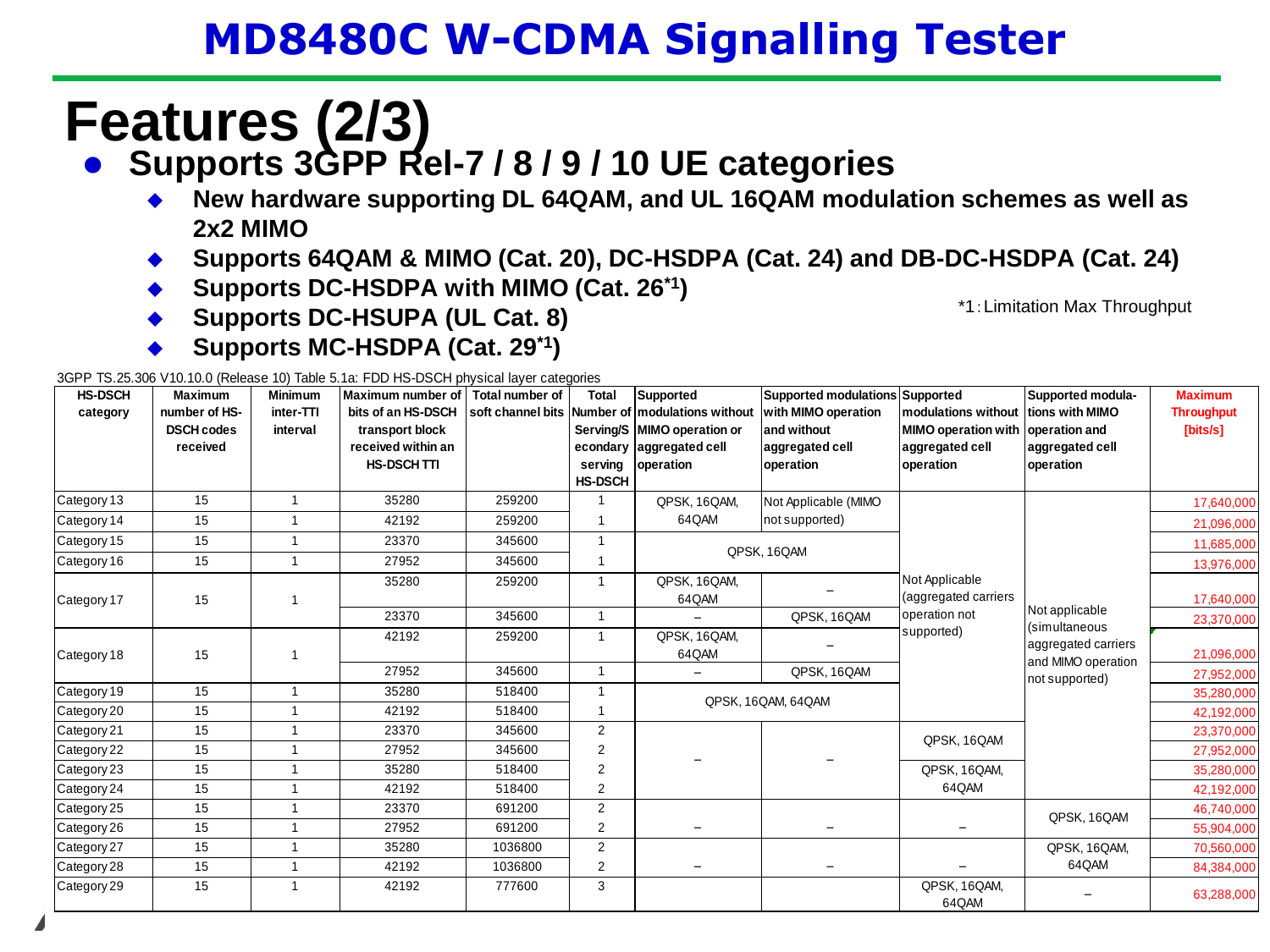## **Features (3/3)**

**3GPP Rel-7, Rel-8 and Rel-9 support at low extra investment**

- **Customized options tailored to HSPA Evolution service**
- **Maintain compatibility and current investment by adding expanded functions with minimum extra cost**

| <b>Type</b>           | <b>Function Test</b>                                                      | <b>High-Speed Data</b>                                                                                | <b>MIMO Test</b>                                                                           | <b>DC-HSDPA Test</b>                                                                                                                                          | <b>DB-DC-HSDPA Test</b>                                                                                                                                                                      | DC-HSPA(DL/UL)                                                                                                                                              | MC-HSDPA(DL/UL)                                                                                                                                                                                                        |  |  |  |  |
|-----------------------|---------------------------------------------------------------------------|-------------------------------------------------------------------------------------------------------|--------------------------------------------------------------------------------------------|---------------------------------------------------------------------------------------------------------------------------------------------------------------|----------------------------------------------------------------------------------------------------------------------------------------------------------------------------------------------|-------------------------------------------------------------------------------------------------------------------------------------------------------------|------------------------------------------------------------------------------------------------------------------------------------------------------------------------------------------------------------------------|--|--|--|--|
| Supported<br>Function | CPC<br><b>Enhanced Cell FACH</b><br>L2 improvement,<br>CS Voice Over HSPA | <b>CPC</b><br><b>Enhanced Cell FACH</b><br>L2 improvement<br>64QAM<br>16QAM<br>CS Voice Over HSPA     | <b>CPC</b><br><b>Enhanced Cell FACH</b><br>L2 improvement<br>CS Voice Over HSPA<br>2x2MIMO | <b>CPC</b><br><b>Enhanced Cell FACH</b><br>L2 improvement<br>64QAM<br>16QAM<br><b>CS Voice Over HSPA</b><br><b>DC-HSDPA</b>                                   | <b>CPC</b><br><b>Enhanced Cell FACH</b><br>L2 improvement<br>64QAM<br>16QAM<br>CS Voice Over HSPA<br><b>DC-HSDPA</b><br>DB-DC-HSDPA                                                          | CPC<br><b>Enhanced Cell FACH</b><br>L2 improvement<br>64QAM<br>16QAM<br><b>CS Voice Over HSPA</b><br><b>DC-HSDPA</b><br><b>DC-HSUPA</b>                     | <b>CPC</b><br>Enhanced Cell FACH<br>L2 improvement<br>64QAM<br>16QAM<br>CS Voice Over HSPA<br>DC-HSDPA<br><b>DC-HSUPA</b><br>MC-HSDPA                                                                                  |  |  |  |  |
| Supported<br>Function | MX848001C-12<br><b>HSPA Evolution</b>                                     | MX848001C-12<br><b>HSPA Evolution</b><br>MX848001E-13<br><b>Higher Order Modulation</b>               | MX848001C-12<br><b>HSPA Evolution</b><br>MX848001E-14<br>2x2MIMO                           | MX848001C-12<br><b>HSPA Evolution</b><br>MX848001E-13<br><b>HOM</b><br>MX848001E-15<br><b>HSPA Evolution for UL</b><br>MX848001E-16<br>DC-HSDPA               | MX848001C-12<br><b>HSPA</b> Evolution<br>MX848001E-13<br><b>HOM</b><br>MX848001E-15<br><b>HSPA Evolution for UL</b><br>MX848001E-16<br>DC-HSDPA<br>MX848001E-18<br>DB-DC-HSDPA               | MX848001C-12<br><b>HSPA Evolution</b><br>MX848001E-15<br><b>HSPA Evolution for UL</b><br>MX848001E-16<br>DC-HSDPA<br>MX848001E-20<br>DC-HSUPA               | MX848001C-12<br><b>HSPA Evolution</b><br>MX848001E-15<br><b>HSPA Evolution for UL</b><br>MX848001E-16<br>DC-HSDPA<br>MX848001E-18<br>DB-DC-HSDPA<br>MX848001E-20<br>DC-HSUPA<br>MX848001E-21<br>MC-HSDPA               |  |  |  |  |
| Upgrade               | MX848001C-12<br><b>HSPA Evolution</b>                                     | HW upgrade<br>MX848001C-12<br><b>HSPA Evolution</b><br>MX848001E-13<br><b>Higher Order Modulation</b> | HW upgrade<br>MX848001C-12<br><b>HSPA Evolution</b><br>MX848001E-14<br>2x2MIMO             | HW upgrade<br>MX848001C-12<br><b>HSPA Evolution</b><br>MX848001E-13<br><b>HOM</b><br>MX848001E-15<br><b>HSPA Evolution for UL</b><br>MX848001E-16<br>DC-HSDPA | HW upgrade<br>MX848001C-12<br><b>HSPA Evolution</b><br>MX848001E-13<br><b>HOM</b><br>MX848001E-15<br><b>HSPA Evolution for UL</b><br>MX848001E-16<br>DC-HSDPA<br>MX848001E-18<br>DB-DC-HSDPA | HW upgrade<br>MX848001C-12<br><b>HSPA Evolution</b><br>MX848001E-15<br><b>HSPA Evolution for UL</b><br>MX848001E-16<br>DC-HSDPA<br>MX848001E-20<br>DC-HSUPA | HW upgrade<br>MX848001C-12<br><b>HSPA Evolution</b><br>MX848001E-15<br><b>HSPA Evolution for UL</b><br>MX848001E-16<br>DC-HSDPA<br>MX848001E-18<br>DB-DC-HSDPA<br>MX848001E-20<br>DC-HSUPA<br>MX848001E-21<br>MC-HSDPA |  |  |  |  |
| Max. Data<br>Speed    | 14Mbps(DL)<br>5Mbps(UL)                                                   | 21Mbps(DL)<br>11Mbps(UL)                                                                              | 28Mbps(DL)<br>5Mbps(UL)                                                                    | 42Mbps(DL)<br>11Mbps(UL)                                                                                                                                      | 42Mbps(DL)<br>11Mbps(UL)                                                                                                                                                                     | 42Mbps(DL)<br>11Mbps(UL) <sup>*1</sup>                                                                                                                      | $42Mbps(DL)^{*2}$<br>$11$ Mbps $(UL)^{*1}$                                                                                                                                                                             |  |  |  |  |
|                       | envision: ensure<br>*1: 23Mbps for L1 testing<br>$MD8480C-F-I - 4$        |                                                                                                       |                                                                                            |                                                                                                                                                               |                                                                                                                                                                                              |                                                                                                                                                             |                                                                                                                                                                                                                        |  |  |  |  |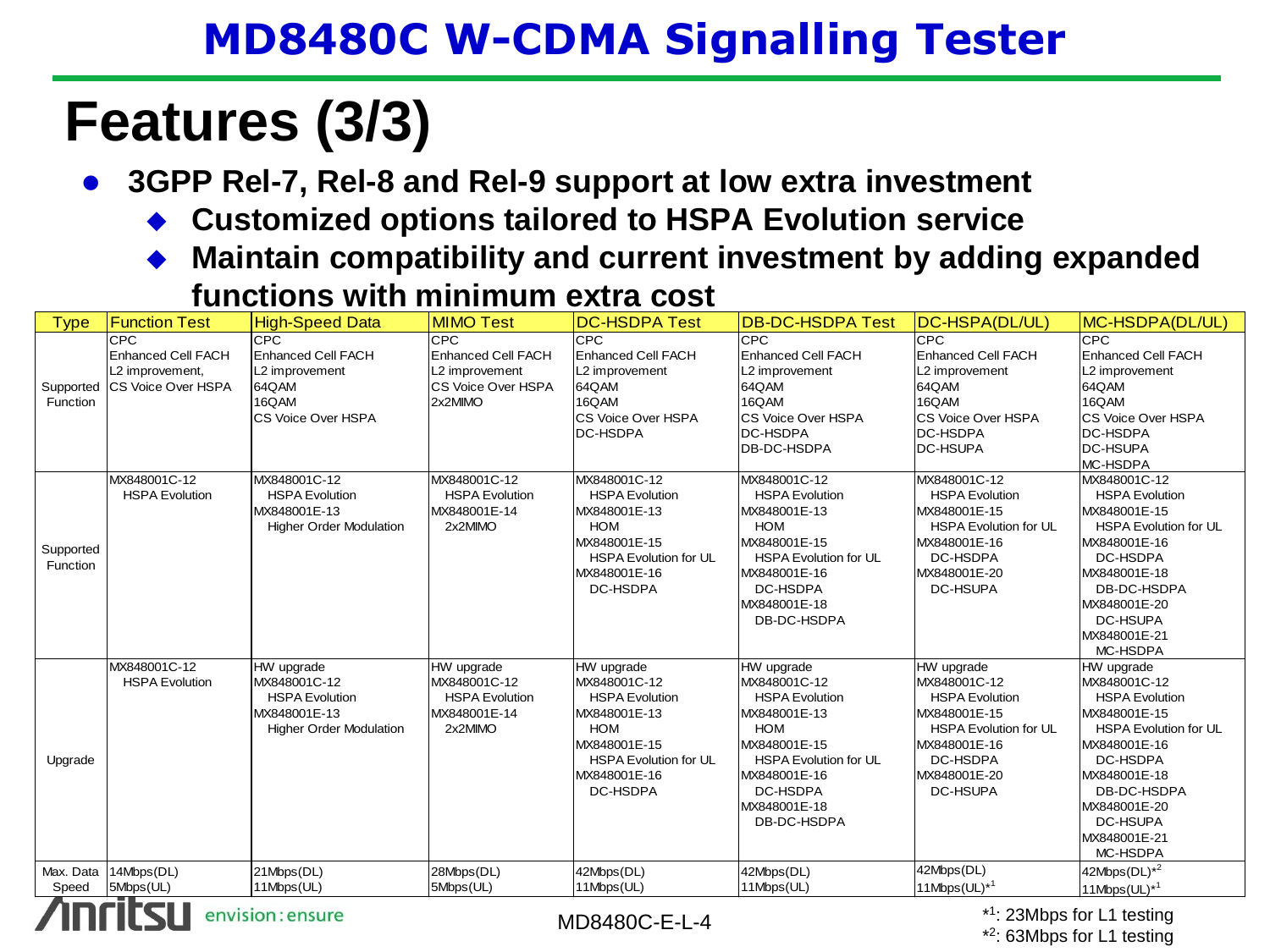## **Roadmap**